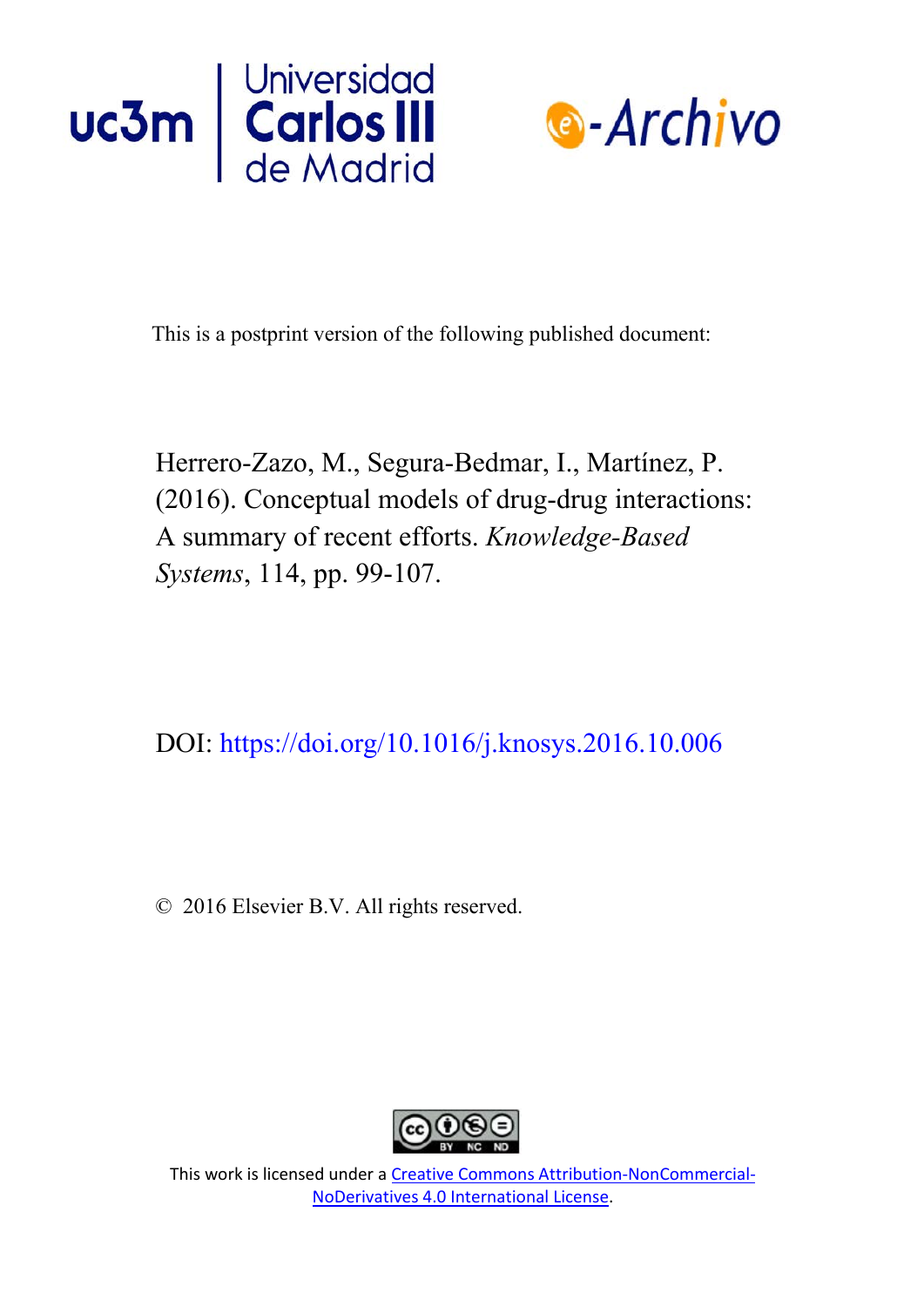**Title:** Conceptual Models of Drug-Drug Interactions: A Summary of Recent Efforts Authors: Herrero-Zazo, María<sup>1</sup>\*; Segura-Bedmar, Isabel<sup>2</sup>; and Martínez, Paloma<sup>2</sup> <sup>1</sup> Institute of Pharmaceutical Science, King's College London, London SE1 9NH, United Kingdom.

<sup>2</sup> Computer Science Department, University Carlos III of Madrid, Leganés 28911, Spain.

\* Corresponding author details:

e-mail address: [maria.herrero@kcl.ac.uk](mailto:maria.herrero@kcl.ac.uk)

Postal address: Institute of Pharmaceutical Science, Pharmacy Department, Franklin-Wilkins Building. King's College London. 150 Stamford Street. London SE1 9NH.

Phone number: +44 0207 848 4812

**Abstract**: Conceptual modeling elicits and describes general knowledge in a particular domain and is a fundamental step in the development of knowledge-based systems. However, different conceptual models (CMs) could represent the same domain because they result from human intellectual activity with different objectives. Analyzing previous related efforts is crucial when conceptualizing a domain to avoid duplication, increase interoperability and ensure scientific conformity. Our domain of interest is drug-drug interactions (DDIs), and here we review 15 studies that have attempted total or partial representation of the DDI domain. Direct comparison of these different conceptualizations is complex because CMs are usually not provided, differ considerably from each other or are described with diverse formalisms at different abstraction levels. Therefore, to compare these CMs, we represent all of them in a common representation framework. Here, we compare the scope, content, final implementation and applications of CMs of the DDI domain. We aim to identify which aspects of DDIs have been conceptualized, characterize how this information has been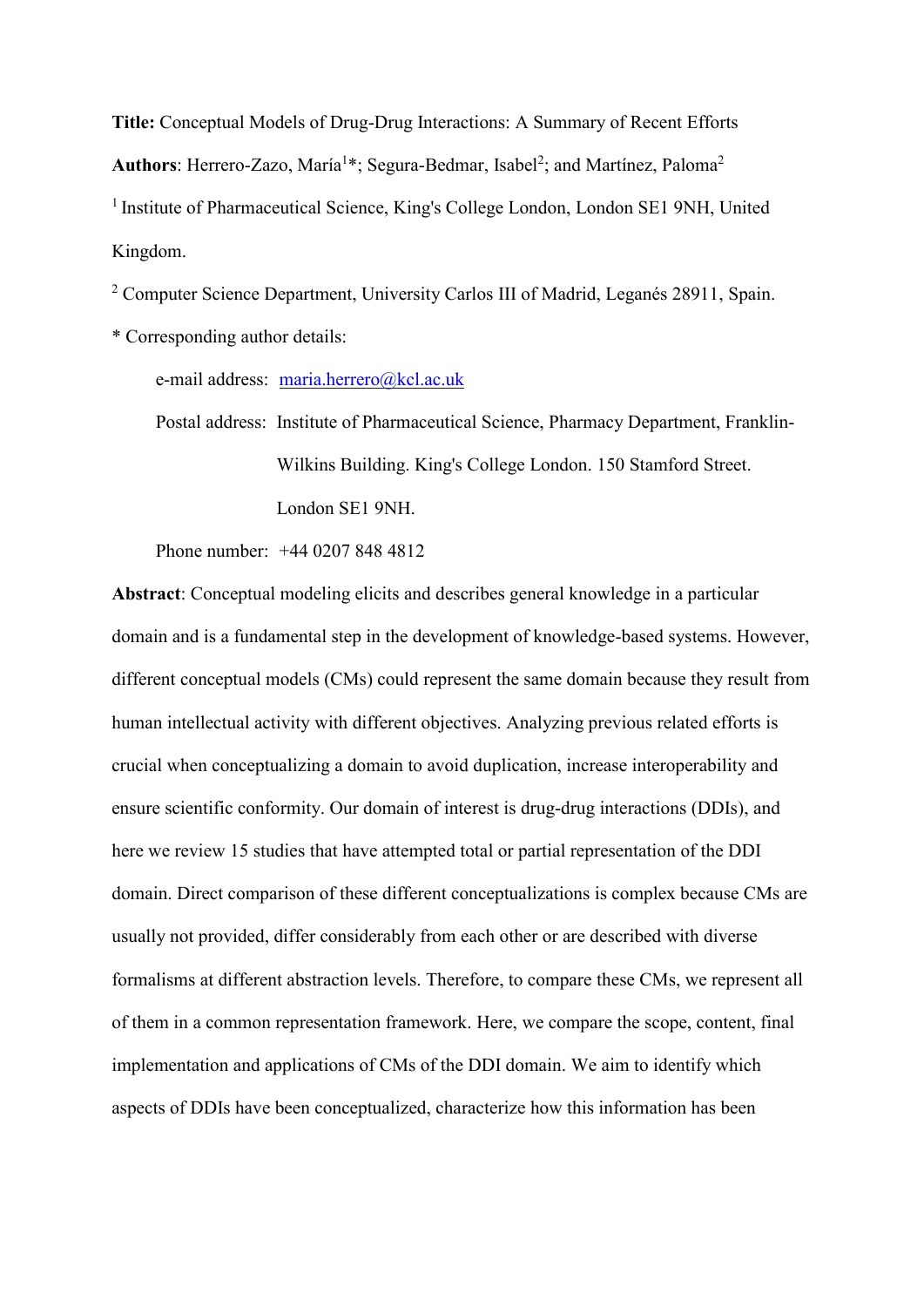modeled by different research groups, describe how each CM has been translated and illustrate the applications generated from the final models.

**Keywords**: Drug-drug interactions; Conceptual modeling; Knowledge representation; Ontology; Natural language processing; Computational inference

# **Highlights**:

- We present a review of drug-drug interactions knowledge representations.
- We have identified 29 relevant documents describing 15 models or resources.
- Most of the models were created for natural language processing or DDI inference.
- To compare the models, we represent them in a common framework using UML diagrams.

# **Abbreviations**:

- ADR Adverse drug reaction
- ASP Answer set programming
- BRO Biomedical Resource Ontology
- ChEBI The ontology for Chemical Entities of Biological Interest
- CDSS Clinical decision support system
- CM Conceptual model
- DDI Drug-drug interaction
- DEI Drug-Enzyme Interactions
- DIDEO Drug-drug Interaction and Drug-drug Interaction Evidence Ontology
- DIKB Drug Interactions Knowledge Base
- DINTO Drug-Drug Interactions Ontology
- DIO Drug Interaction Ontology
- DL Description logic
- FOL First order logic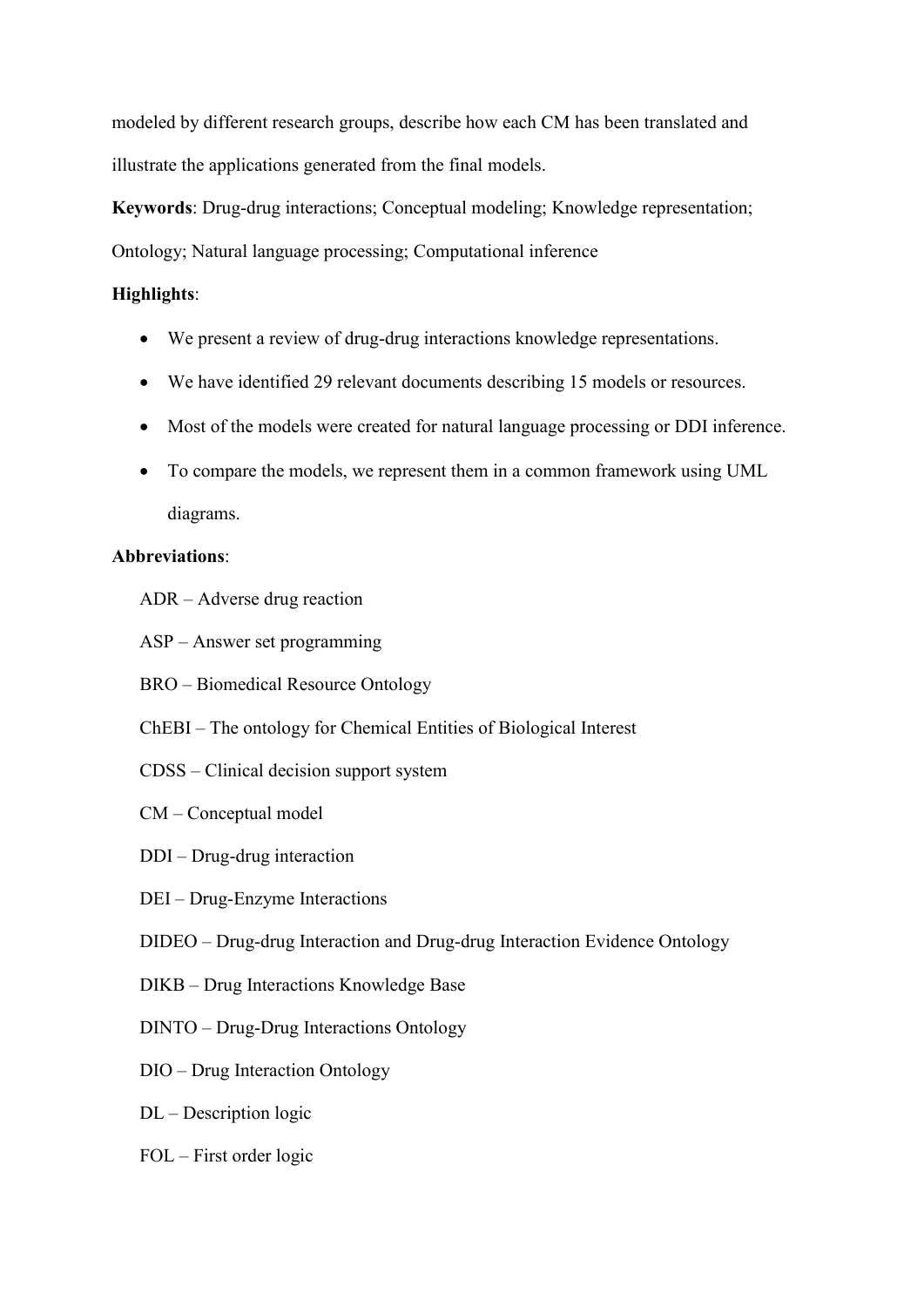- GO Gene Ontology
- GRAIL Galen Representation and Integration Language
- IE Information extraction
- M-PADS Multidisciplinary Psychoactive Drug Selection advisor system
- NDF-RT National Drug File-Reference Terminology
- NER Named entity recognition
- NLP Natural language processing
- OAE The Ontology of Adverse Events
- OI Ontology of Interactions
- OWL Web Ontology Language
- PD Pharmacodynamics
- PDDI Potential drug-drug interaction
- PDO The Pharmacodynamics Ontology
- PK − Pharmacokinetic
- PKO –Pharmacokinetics Ontology
- PPO Pharmaceutical Product Ontology
- RDF Resource Description Framework
- RE Relation extraction
- SADL Semantic Application Design Language
- SIDER Side Effect Resource
- SOPHARM Suggested Ontology for Pharmacogenomics
- SPC Summary of Product Characteristics
- SWRL Semantic Web Rule Language
- UML − Unified Modeling Language
- VHA Veterans Health Administration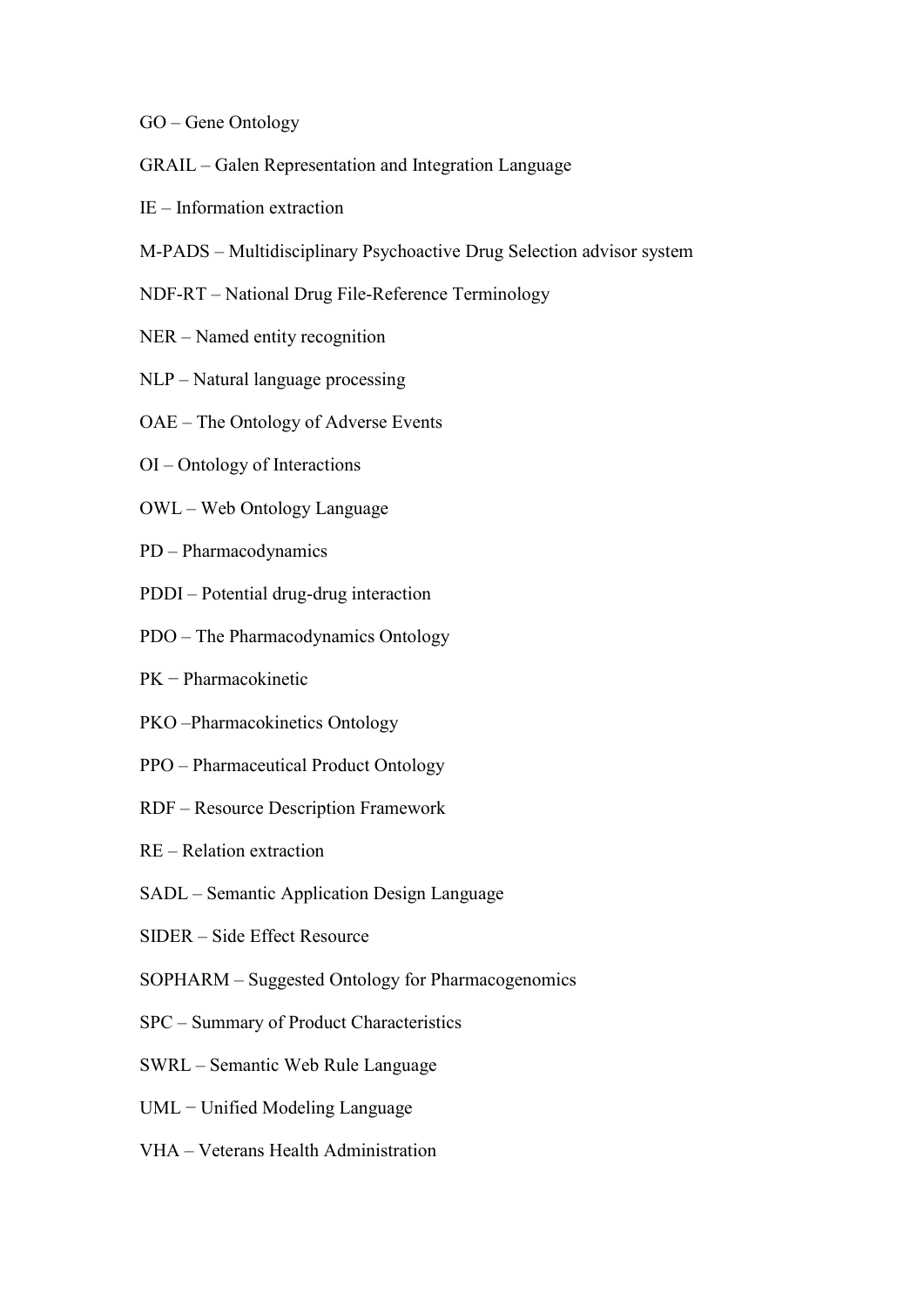#### XML - Extensible Markup Language

## **1. INTRODUCTION**

Knowledge representation is an essential activity in knowledge engineering. Particular knowledge about a domain (e.g., *the patient presents a sudden rise in temperature (39 °C) and neck stiffness and is a suspected case of meningitis*) requires prior general knowledge of how concrete objects are related in the world (e.g., *A disease presents signs and symptoms. The identification of signs and symptoms is used to diagnose the disease. A suspected case of meningococcal meningitis is defined as any person with sudden onset of fever (>38.5 °C) and at least one of the following signs: neck stiffness, altered consciousness or other meningeal signs*). Conceptual modeling elicits and describes the general knowledge of a particular domain. The sets of objects and facts in a particular domain constitute its conceptualization, and its formal description, which sometimes includes a graphical notation, is the conceptual model (CM) [1]. Usually, the design of a CM relies on the perspectives of experts in that specific domain. However, different CMs can represent the same domain because they result from human intellectual activity with different objectives. These CMs are abstract models that can be translated into different description languages and interpretable schemata such as ontologies, relational databases or XML schemata.

Because of the growing success of the Semantic Web, ontologies have become one of the most popular formalisms for knowledge representation. Indeed, the most comprehensive repository of biomedical ontologies, BioPortal,<sup>1</sup> doubled the number of collected ontologies from ~200 to more than 400 in the last six years [2]. The enormous complexity of the biological, medical and pharmaceutical domains compels authors to create individual ontologies with more exhaustive descriptions of specific areas within a broader domain.

**.** 

<sup>1</sup> http://bioportal.bioontology.org/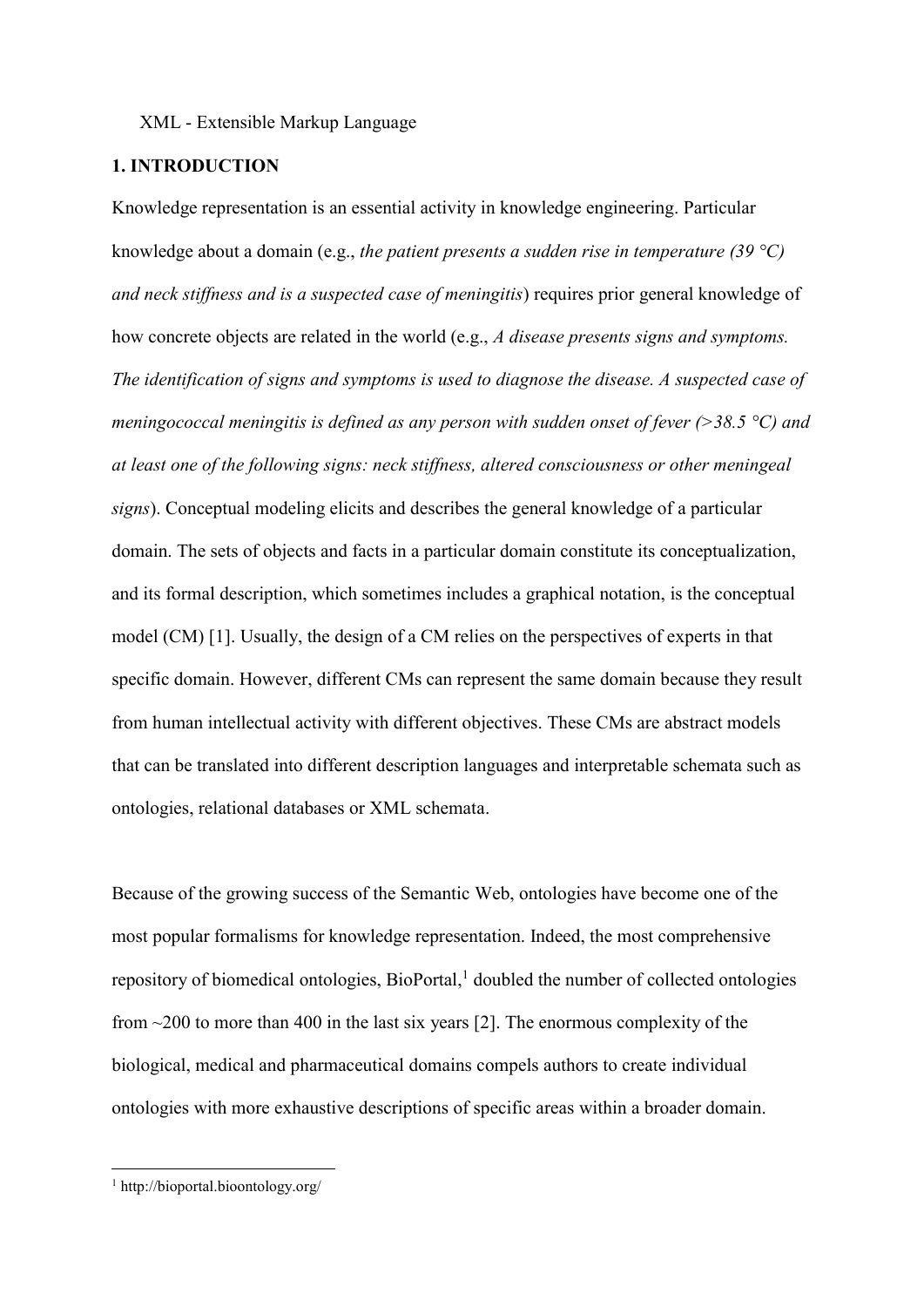Further, various applications such as the coding and indexing of medical records [3], semantic annotation of biomedical documents [4], data integration from the Semantic Web and Linked Data [5] or data analysis and discovery applications [6] may require different conceptualizations of the same domain.

Thus, some research groups initially develop their own independent conceptualizations *de novo*, which can lead to multiple isolated CMs that represent different or even overlapping aspects of the same domain. To avoid such duplication, the OBO Foundry,<sup>2</sup> a collaborative effort to develop and maintain biomedical ontologies, recommends collaboration to 1) avoid duplication of work, 2) increase interoperability and 3) ensure that ontology content is both scientifically sound and meets community needs [7].

The medical and pharmacological domains are active areas of knowledge-based systems research [8]. Representation of drug-drug interactions (DDIs), a serious type of adverse drug reaction (ADR) that occurs when one drug affects the levels or effects of another drug [9], is an important effort in these domains. DDIs pose serious risks to patients' safety and increase healthcare costs [10,11], so their early apprehension is vital in clinical settings [12]. Various research groups have proposed diverse computational approaches that rely on CMs or other formal representations of the domain to improve prediction or management of DDIs. Here, we review the aspects of DDIs that have been conceptualized, characterize how this information has been modeled by different research groups, describe how the different CMs have been finally implemented and illustrate the applications generated from the final CMs.

# **2. METHODS**

**.** 

### **2.1. Literature search**

<sup>2</sup> http://www.obofoundry.org/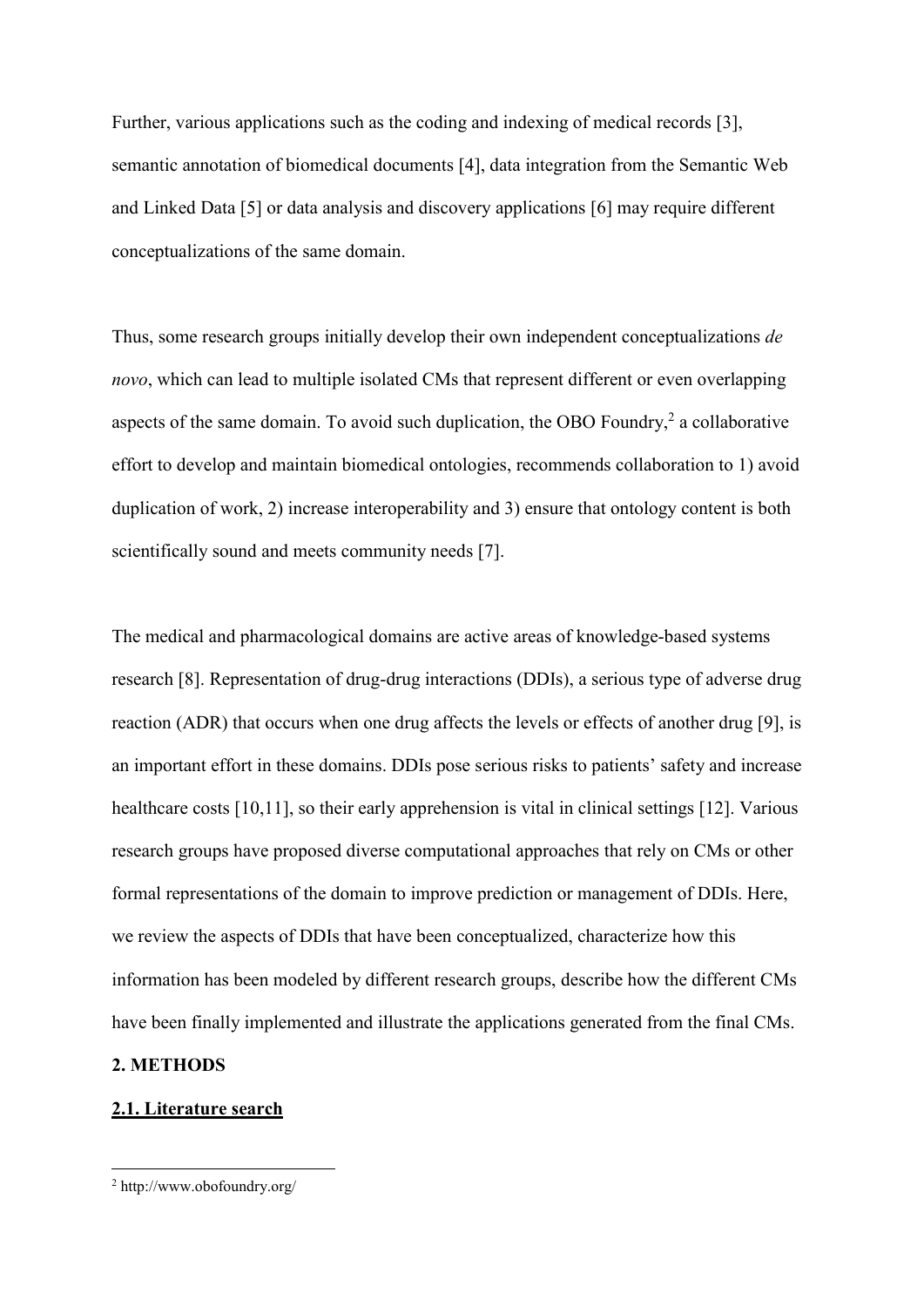We have searched the bibliographic databases for the medical (MedLine through the PubMed search engine<sup>3</sup>), computational (IEEE Xplore<sup>4</sup> and ACM Digital<sup>5</sup>) and general (Web of Knowledge, <sup>6</sup> Scopus<sup>7</sup> and Google Scholar<sup>8</sup>) domains, considering only documents published in English from January 2000 through May 2016. We aimed to identify original research describing a partial or complete conceptualization of the DDI domain. Therefore we included only scientific articles, conference proceedings communications or dissertations, and excluded other document types such as abstracts, reviews, books or book chapters that usually only compile previously published information.

Our query was *("drug-drug interaction" AND "conceptual model") OR ("drug-drug interaction" AND "knowledge representation") OR ("drug-drug interaction" AND "formal representation") OR ("drug-drug interaction knowledge" AND model\*).* After removing duplicates and inappropriate document types, we examined the titles and abstracts of the remaining papers, and finally selected 91 documents for full-text review. The summary of the search methodology and results is shown in Fig. 1.

<sup>&</sup>lt;sup>3</sup> PubMed: <u>http://www.ncbi.nlm.nih.gov/pubmed</u>

<sup>&</sup>lt;sup>4</sup> IEEE Xplore:<http://ieeexplore.ieee.org/Xplore/home.jsp>

<sup>5</sup> ACM Digital:<http://dl.acm.org/>

<sup>&</sup>lt;sup>6</sup> Web of Knowledge:<https://webofknowledge.com/>

<sup>&</sup>lt;sup>7</sup> Scopus:<https://www.scopus.com/>

<sup>&</sup>lt;sup>8</sup> Google Scholar: [www.google.co.uk/scholar](http://www.google.co.uk/scholar)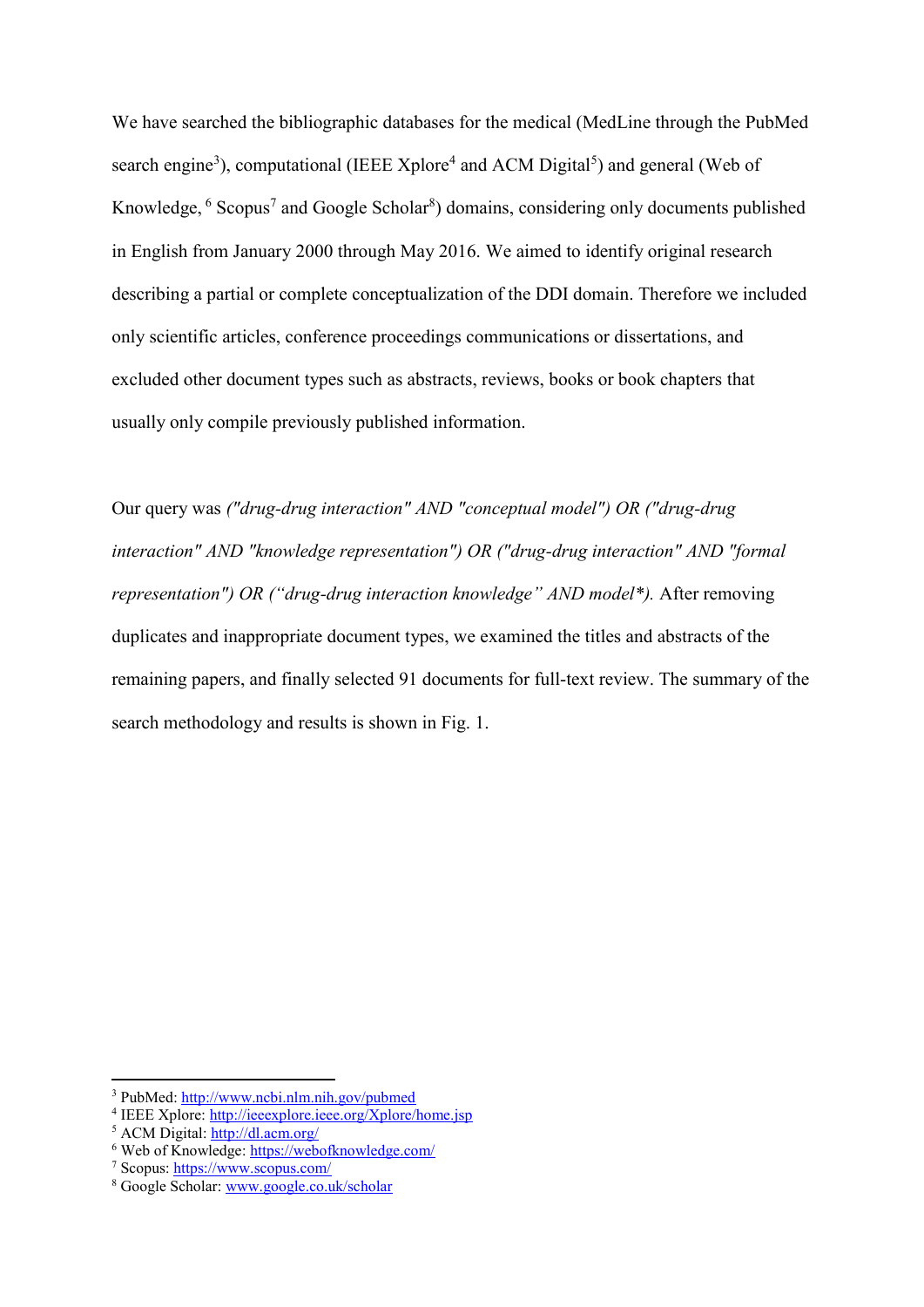

### **Figure 1. Flow chart of the literature search**

We included works describing partial or total conceptualization of the DDI domain, including the underlying mechanisms (e.g., drug-protein interactions), if the final model was specifically applied to the identification or representation of DDIs. Works describing databases, corpora, or DDI repositories were excluded if their CMs were not described. Formal semantic representations of the domain as ontologies or thesauri were included, while mathematical modeling of pharmacological processes and fingerprint vector representations of drugs or proteins were excluded. Finally, representations of clinical decision processes, or responses to and attitudes towards alert systems were not considered. We selected a final total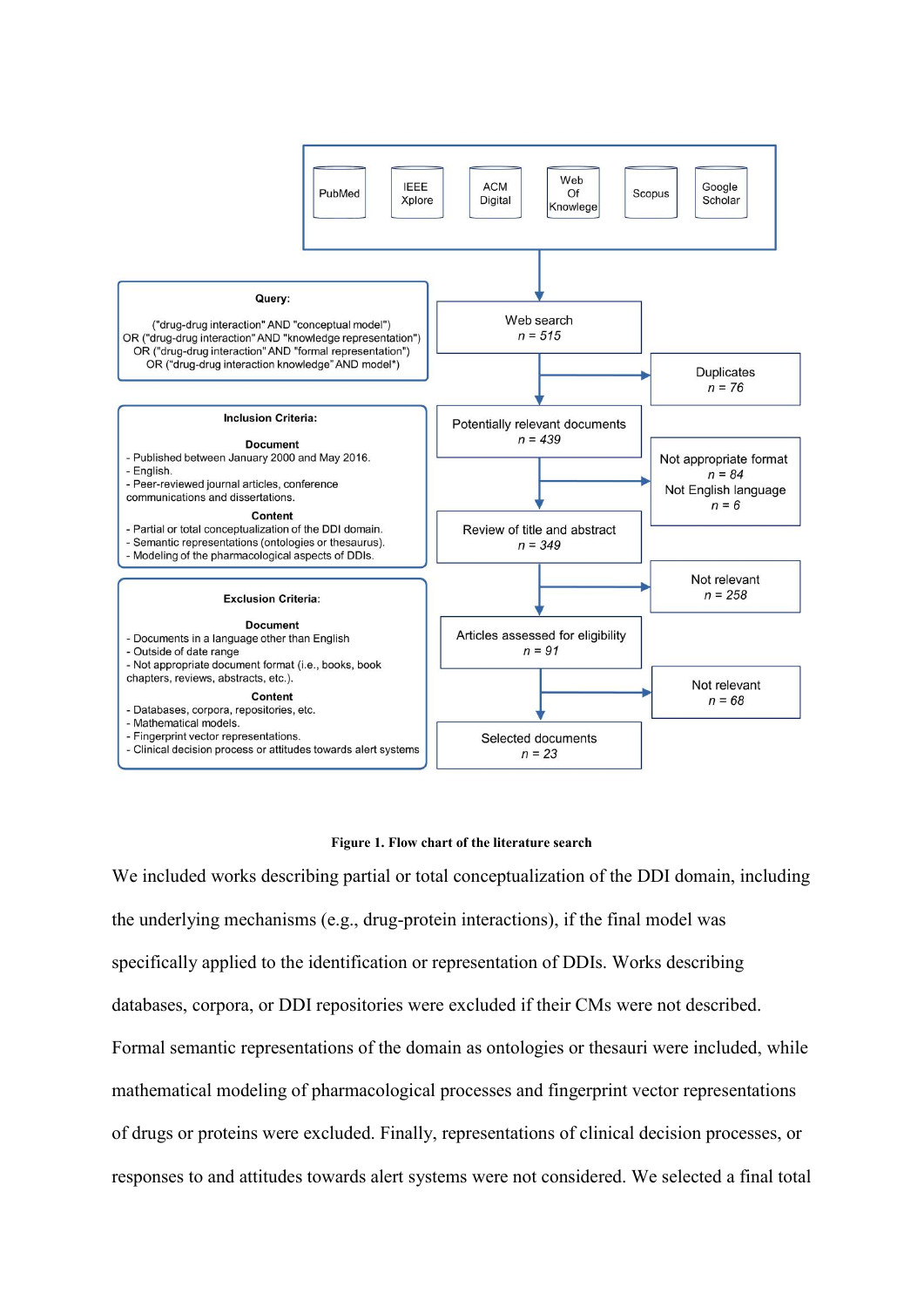of 23 documents that describe 15 different projects that required total or partial representation of the DDI domain (Table 1).

| $CM^a$          | Year              | Known evaluation scenario or application $c$                                       | Implementation <sup><math>d</math></sup> |
|-----------------|-------------------|------------------------------------------------------------------------------------|------------------------------------------|
| <b>PPO</b>      | 2008              | Pharmaceutical information integration                                             | OWL                                      |
| Khan et al.     | 2012              | Prediction of DDIs                                                                 | <b>RDF</b>                               |
| NDF-RT          | 2002 <sup>b</sup> | Support of computerized systems                                                    | DL, OWL                                  |
| O <sub>I</sub>  | 2014              | Prediction of DDIs                                                                 |                                          |
| Mille et al.    | 2007              | NLP: encoding of text                                                              | <b>XML</b>                               |
| Rubrichi et al. | 2012              | NLP: annotation of text, information extraction and ontology<br>population         | OWL                                      |
| <b>DIO</b>      | 2004              | Prediction of pharmacokinetic DDIs                                                 | OWL                                      |
| <b>DIKB</b>     | 2005              | Prediction of pharmacokinetic DDIs<br>Dynamic enhancement of drug product labeling | <b>FOL</b><br><b>OWL</b>                 |
| Moitra et al.   | 2014              | Prediction of pharmacokinetic DDIs                                                 | SADL/OWL                                 |
| DEI             | 2016              | Prediction of pharmacokinetic DDIs                                                 | OWL                                      |
| <b>PKO</b>      | 2013              | NLP: annotation of text                                                            | <b>OWL</b>                               |
| M-PADS          | 2001              | Prediction of pharmacodynamic DDIs                                                 | <b>GRAIL</b>                             |
| <b>PDO</b>      | 2013              | Prediction of pharmacodynamic DDIs                                                 |                                          |
| <b>DIDEO</b>    | 2014              | Supporting the integration of DDI evidence and knowledge<br>claims                 | OWL                                      |
| <b>DINTO</b>    | 2013              | NLP: NER and RE<br>Prediction of pharmacokinetic and pharmacodynamic DDIs          | OWL                                      |

**Table 1. Summary of current conceptual models in the DDI domain** 

*<sup>a</sup>Conceptual models − PPO: Pharmaceutical Product Ontology; NDF-RT: National Drug File-Reference Terminology; OI: Ontology of Interactions; DIO; Drug Interaction Ontology; DIKB; Drug Interactions Knowledge Base; DEI: Drug-Enzyme Interactions; PKO: Pharmacokinetics Ontology; M-PADS: Multidisciplinary Psychoactive Drug Selection advisor system; PDO: Pharmacodynamics Ontology; DIDEO: Drug-drug Interaction and Drug-drug Interaction Evidence Ontology; DINTO: Drug-Drug Interactions Ontology. <sup>b</sup>Date of the earliest reference used in this review.*

*<sup>c</sup>Applications − NLP: Natural Language Processing; NER: Named Entity Recognition; RE: Relation Extraction.*

*<sup>d</sup>Implementation languages − OWL: Web Ontology Language; RDF: Resource Description Framework; DL: Description Logic; XML: Extensible Markup Language; FOL: First Order Logic; SADL: Semantic Application Design Language; GRAIL: Galen Representation and Integration Language.*

#### **2.2. Creation of a common representation framework**

Comparison of conceptualizations is difficult because CMs are usually not provided and

those included in publications can differ considerably. Furthermore, the final implemented

models are complex artifacts, such as sets of rules in first order logic (FOL) or Ontology Web

Language (OWL) ontologies, and are therefore difficult to compare. So to compare the

different models, we first depict all of the CMs in Unified Modeling Language (UML) class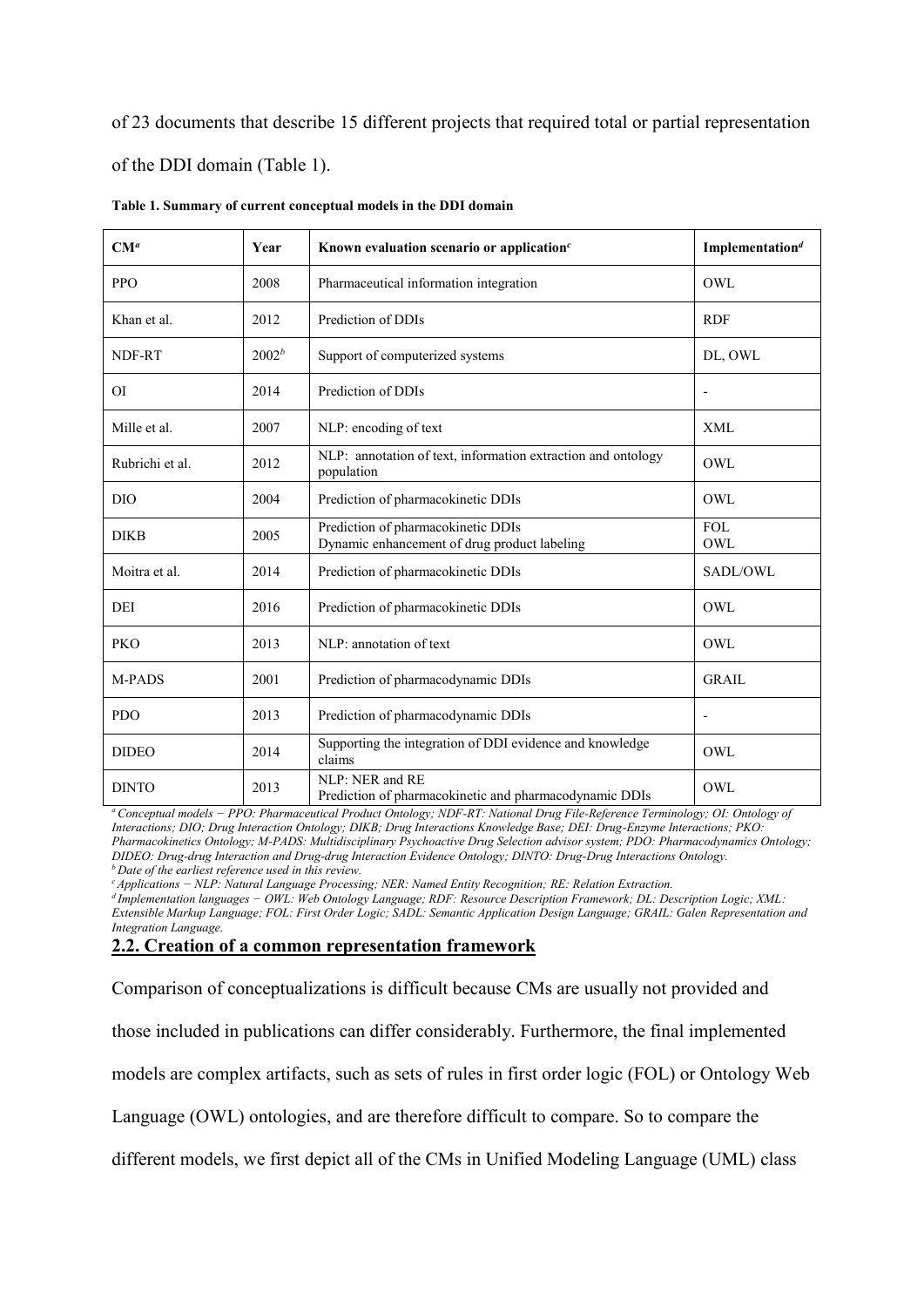diagrams, a standard modeling language that can be applied to diverse independent domains [13]. Although not all of the resources described in this review were originally intended for representation as UML diagrams, and some of the models might lose some expressivity because of this representation, UML is a powerful tool for defining CMs that conserves their overall aim and main concepts. The CMs are shown in the Supplementary Material and a more detailed description of the process is described in our previous work [14].

### **3. MODELING APPROACHES IN THE DDI DOMAIN**

The conceptualizations identified here have addressed representation of the DDI domain in very different ways depending on their final purposes. The simplest representation merely indicates an interaction between two drugs, but does not provide any additional information, as in the **Pharmaceutical Product Ontology (PPO)**, an ontology for the integration of pharmaceutical knowledge [15] that combines an OWL-implemented model (Fig. S1) with a SWRL (Semantic Web Rule Language) inference rule to allow the corresponding drug products that contain two interacting active ingredients to inherit the DDIs for those ingredients. Similarly, **Khan et al**. [16] have presented a model in which a DDI is represented as a contraindication between two drugs, or between a drug and a disease or condition. This model also includes the patient factors age and gender, which are relevant to DDIs (Fig. S2). The model is implemented as an ontology for the example domain, insomnia, in the Resource Description Framework (RDF) language<sup>9</sup> as part of a hybrid system combining machine learning, structured knowledge representation and logic-based inference for medical decision support.

Instead of representing a DDI as a relationship between two drugs, the **NDF-RT** [17] (the National Drug File Reference Terminology of the U.S. Veterans Health Administration

<sup>-&</sup>lt;br><sup>9</sup> RDF: <u>https://www.w3.org/RDF</u>/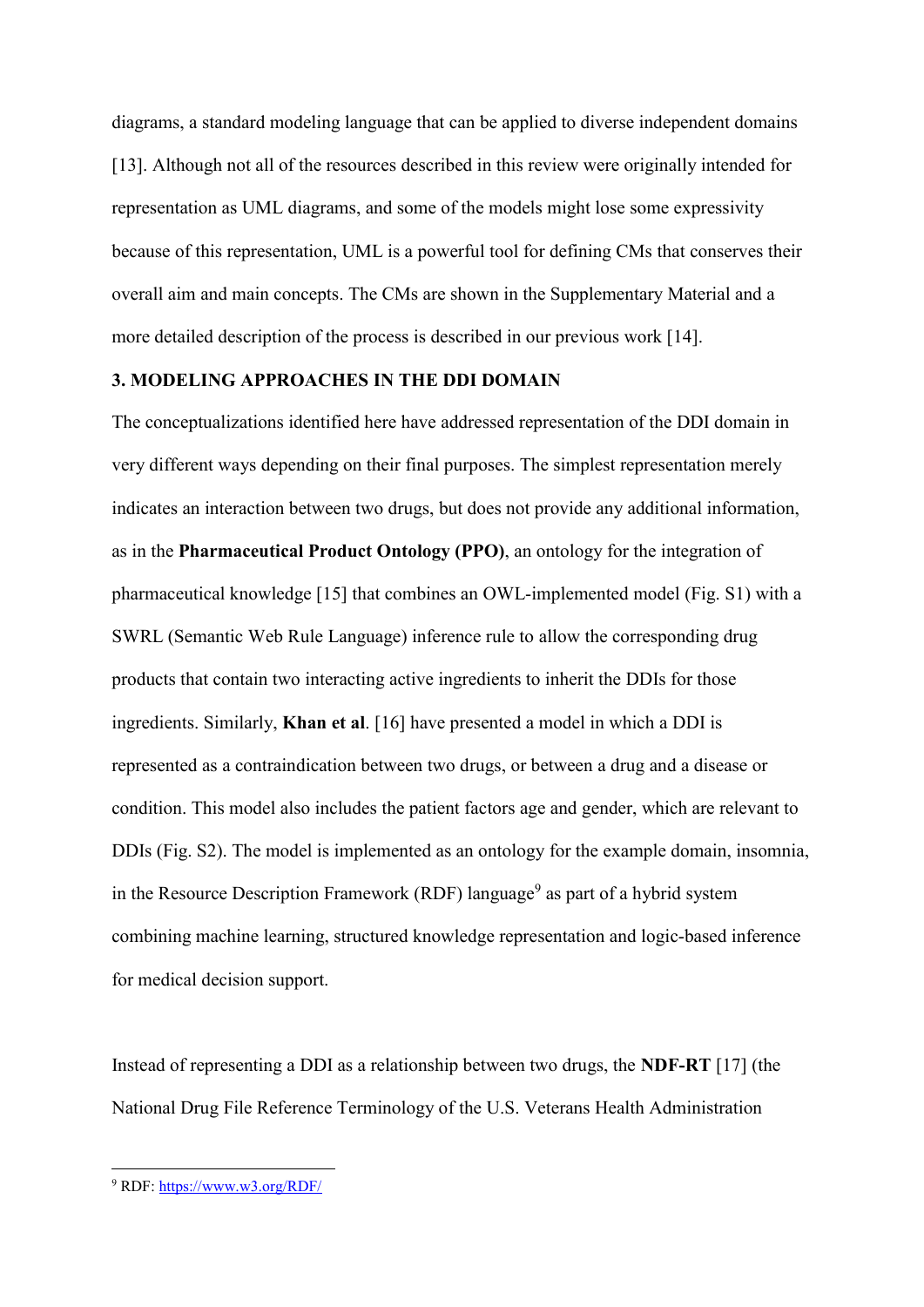(VHA) medication terminology) represents it as a class related to exactly two active ingredients, with an attribute 'Severity' that is assigned one of the values '*Significant*' or '*Critical*' (Fig. S3). The NDF-RT is used for modeling drug characteristics and, until 2014, included DDIs [18,19]. It was used throughout the computerized patient record system of the VHA system to generate alerts if an interacting drug combination were prescribed [20,21].

Another more informative model is presented by Piovesan et al. [22] for the representation of computer-interpretable guidelines in the medical domain. They have created an **Ontology of Interactions** (**OI**) to merge and identify incompatible actions that can occur under two sets of guidelines, such as the combination of drugs that may interact (Fig S4). A simple algorithm is used to analyze the information in the ontology to identify potential DDIs.

**Mille et al.** [23] have also created a simple CM intended to represent the entire DDI domain (Fig. S5) to generate a structured DDI knowledge base for clinical decision support systems (CDSS). The CM is used to create an XML schema for encoding or markup of textual documents. This CM represents a DDI as the central concept related to other concepts. The model encompasses most of the important questions related to the DDI domain, such as: *how does the interaction occur?* ('Mechanism'); *which drugs interact?* ('Partner'); *what is the consequence of the DDI?* ('Consequence'); *which factors can increase the risk of the DDI?* ('Risk Factor'; 'Risk Association'); and *which factors or actions can decrease the risk of the DDI?* ('Precaution of Use'; 'Limitation'). Although this model broadly covers the DDI domain, it does not provide deeper descriptions of the answers to these questions.

Combining some of the characteristics of the models described above, the model created by **Rubrichi et al.** [24] explicitly represents the concept of DDI as a class (Fig. S6) and, as does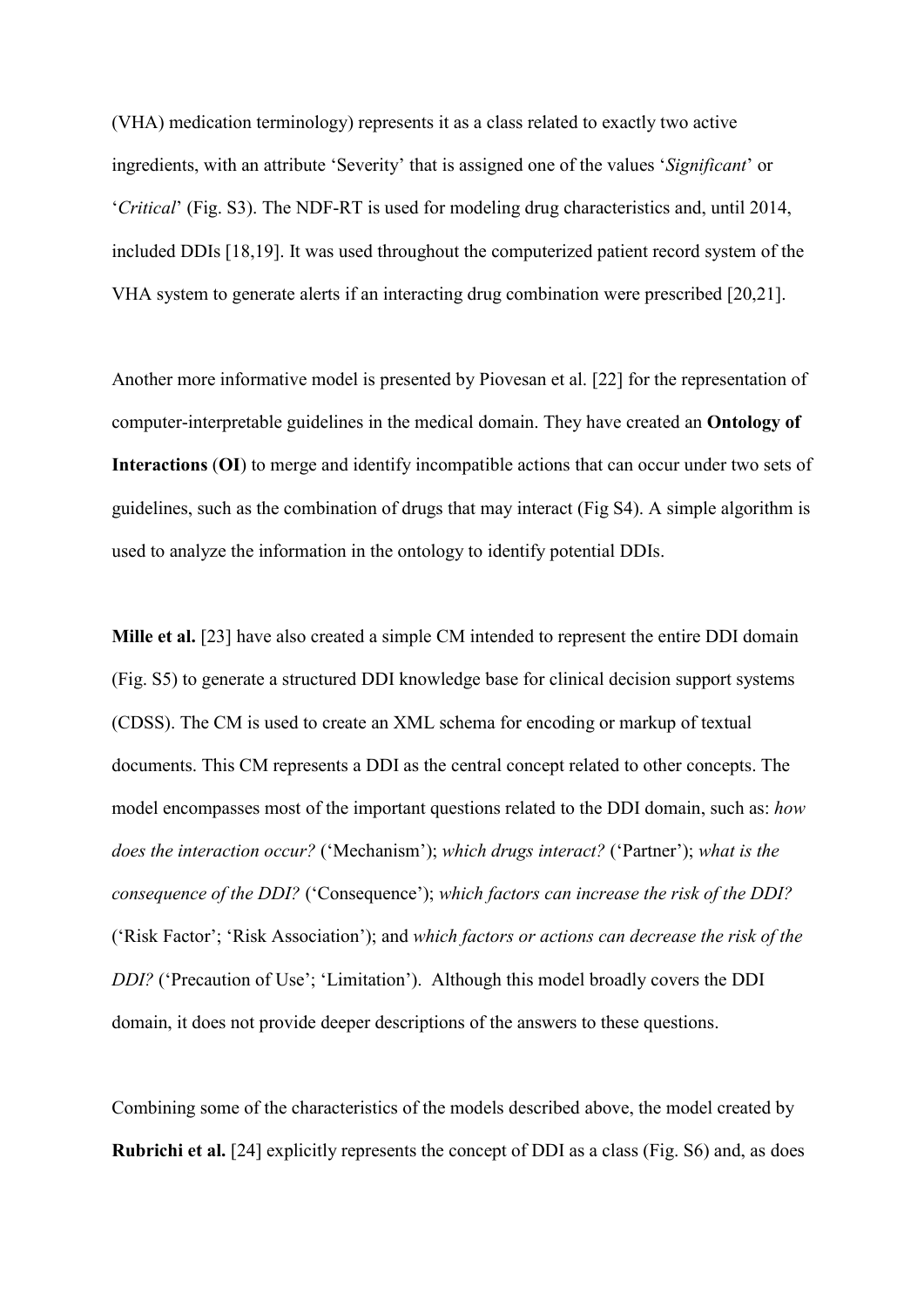the CM of Mille et al., describes some of the most important aspects of DDIs, such as: *what is the consequence of the DDI?* ('Interaction Effect'); *which factors can increase the risk of the DDI?* ('Intake Route'; 'Posology'; 'Personal Conditions'); and *which actions can decrease the risk of the DDI?* ('Recovering Action'). However, the 'Mechanism' by which the interaction occurs is not represented. Inclusion of the mechanism is crucial to prevent, predict and manage (e.g., by selecting an alternative drug metabolized by a different enzyme) possible DDIs. The model is implemented as an ontology for the extraction of drug-related information from texts and ontology population [25].

The five models described so far attempted a general representation of the DDI domain, but did not dive into representation of the different mechanisms that lead to DDIs. DDIs are usually classified into two main groups based on their mechanisms: pharmacokinetic (PK) or pharmacodynamic (PD) DDIs [9]. A PK DDI occurs when one drug affects the absorption, distribution, metabolism or excretion of another drug, and thus its concentration leading to an increase in side or toxic effects or a decrease in therapeutic effects. In contrast, a PD DDI occurs when one drug modifies the effects of another drug without affecting its concentration, such as when the drugs act on the same target, leading to similar or distinct responses, or act through different pathways to produce similar or distinct effects. The models discussed below each focus on the representation of either PK or PD DDI mechanisms.

### **The Drug Interaction Ontology (DIO)** was developed to formally represent

pharmacological actions depicted by drug-biomolecule, but not drug-drug interactions, and focuses specifically on PK processes. Although the concept of DDI is not represented in this ontology, drug-biomolecule interaction information can be exploited by a system to predict DDIs. This ontology was created for knowledge sharing and functional usage and has been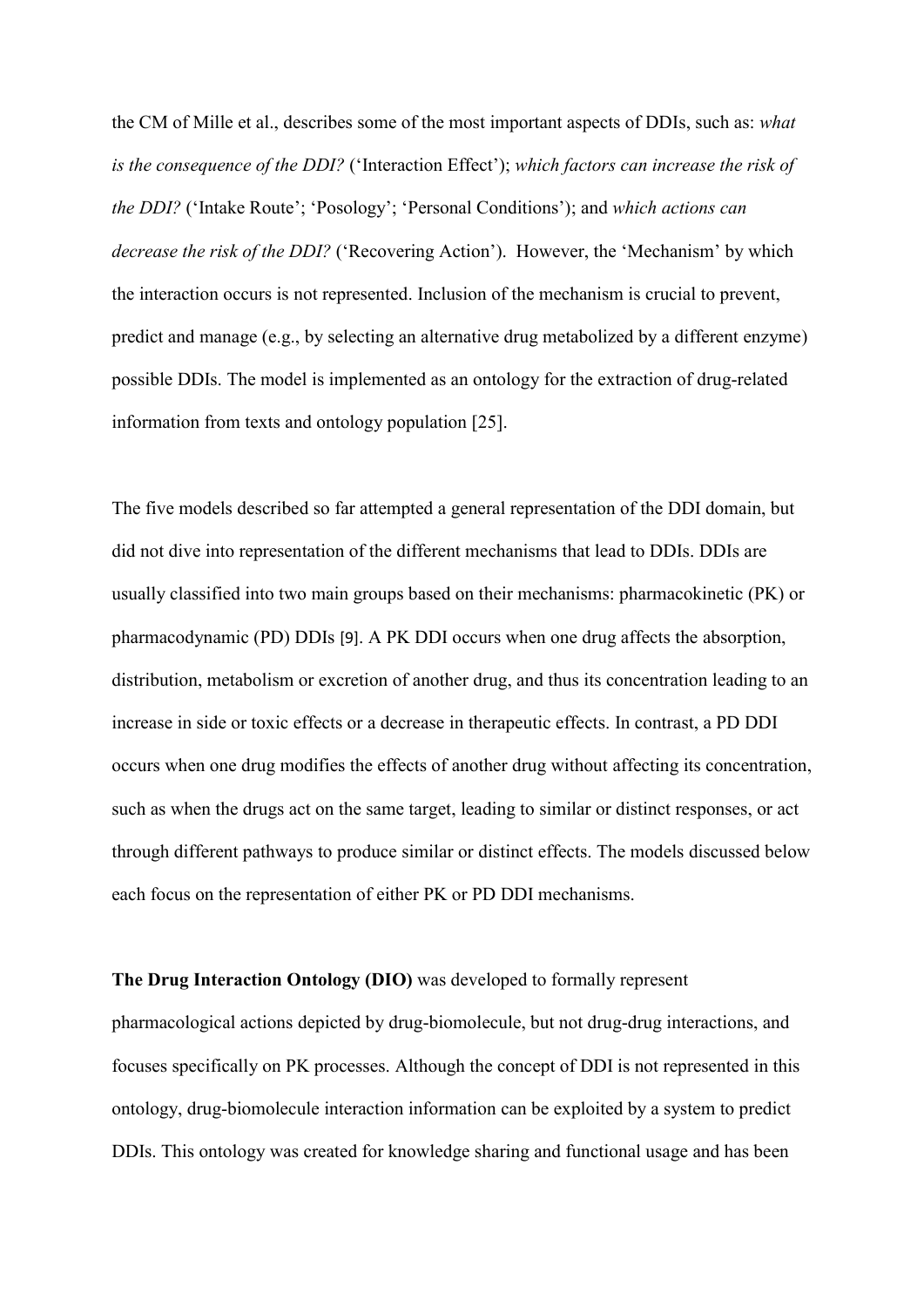applied for prediction of PK DDIs [26,27]. The conceptualization implemented as the DIO provides a detailed description of PK processes and their localization within the organism.

**The Drug Interaction Knowledge Base (DIKB)** is a knowledge representation system designed to predict DDIs based on their underlying mechanisms and the evidence supporting the drug-related facts [28,29]. These predictions are enabled by the formal representation of mechanisms that lead to DDIs, which are modeled as a set of rules in FOL [30] with an OWL DL evidence taxonomy for confidence assignment [31,32]. Although the authors studied the formal representation of different types of PK mechanisms in earlier efforts [28], they later developed representations only of metabolic inhibition [30]. This CM (Fig. S9) focuses on the relationships between the principal actors in a DDI that occurs due to inhibition of the enzymatic metabolism of a drug: the precipitant drug, the object drug and the metabolic enzyme. Two drug characteristics that determine the incidence and significance of DDIs are also included ('Narrow therapeutic index' and 'Sensitive substrate'). The inclusion of these features focuses the model on DDIs that could potentially be more relevant in the clinical domain. These classes, relationships and attributes are combined in a rule-based theory of how drugs interact based on these mechanisms. The evidence taxonomy is closely related to the FOL model (as shown in Fig. S9). It includes different types of evidence information sources, but also includes pharmacological features and molecular interactions related to DDIs. Here, we refer to both the FOL model and the evidence taxonomy as the DIKB model. Using the rule-based theory and information from a manually curated database of drugrelated facts, including structured information about specific drugs, metabolites, metabolic enzymes and the relationships between them, a machine-reasoning system able to predict interactions between individual pairs of drugs was developed [32] and has also been used to dynamically enhance drug product labels [33].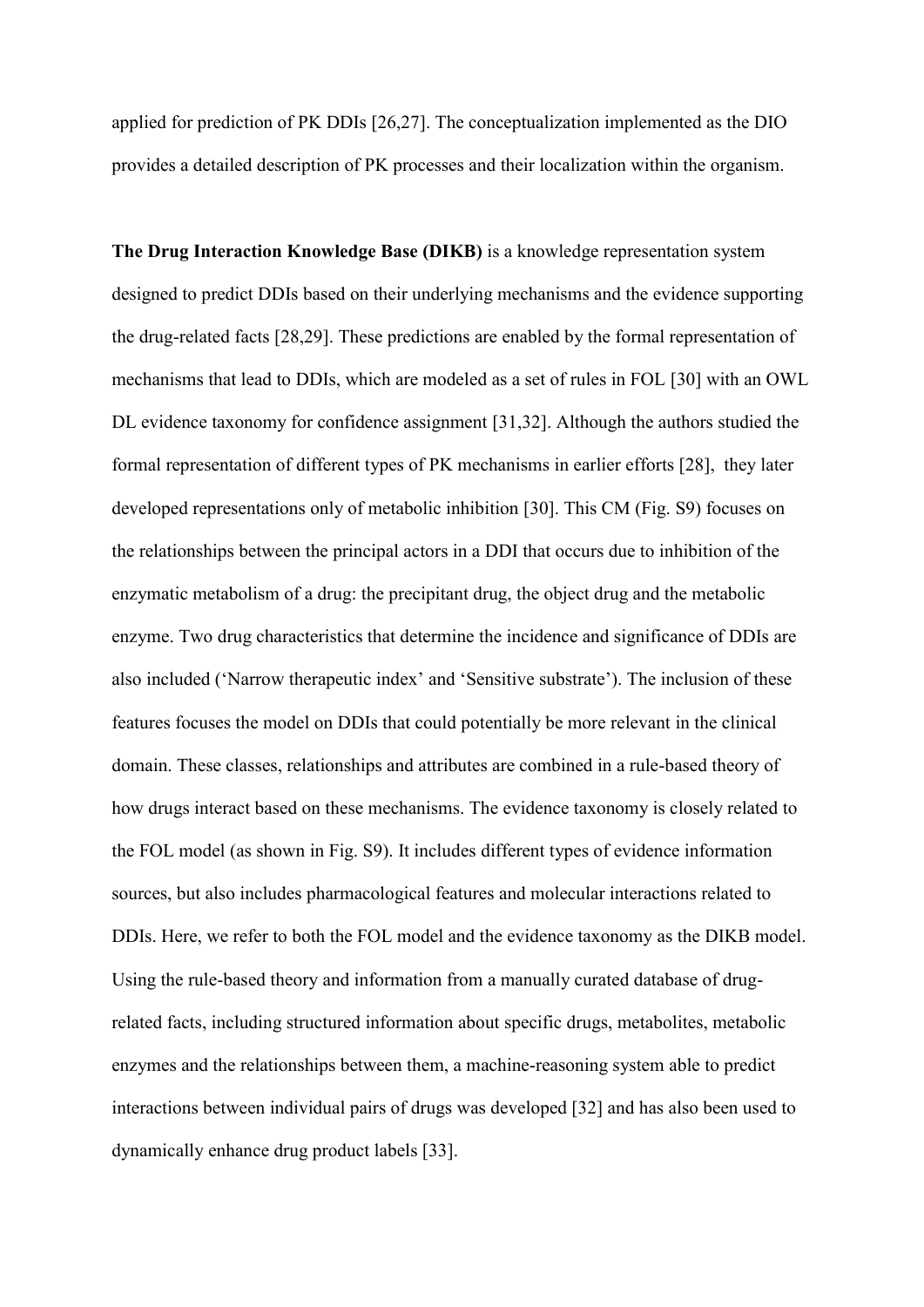**Moitra et al**. [34] described a semantic model of PK DDIs that occur through metabolismrelated mechanisms that reused some concepts from the DIKB. It uses the Semantic Application Design Language (SADL), which can be automatically translated into an OWL model [35] to make inferences regarding PK DDIs using Answer Set Programming (ASP). The novel aspects of this model (Fig. S10) are that 1) it considers the combined effect of altering more than one enzyme activity in the same DDI; 2) the authors perform quantitative reasoning by including a 'reaction rate' between a drug and an enzyme; and 3) this allows estimation of the 'impact' of a DDI due to potential variation in drug concentrations.

Zhang et al. [36] have created an OWL ontology for **Drug-Enzyme Interactions (DEI)** as part of a hybrid approach that combines machine learning for relation extraction (RE) with reasoning to infer potential PK DDI that occur *via* metabolic-related mechanisms. This ontology includes only two classes: 'Drug' and 'Enzyme' and their possible relationships (Fig. S11). The ontology is populated with drugs, enzymes and their interrelationships extracted from texts, and potential DDIs are then inferred using property chains.

The final model we review for PK DDIs is the **Pharmacokinetic Ontology (PKO),** which represents PK-related information [37]. Although the final ontology integrates information from different resources, modeling efforts focus on the representation of different types of *in vitro* or *in vivo* PK DDI studies or experiments on drug interactions that affect some of the PK parameters of the interacting drugs (Fig. S12). The final ontology imports other ontological resources, such as the ChEBI ontology [38] or SOPHARM [39].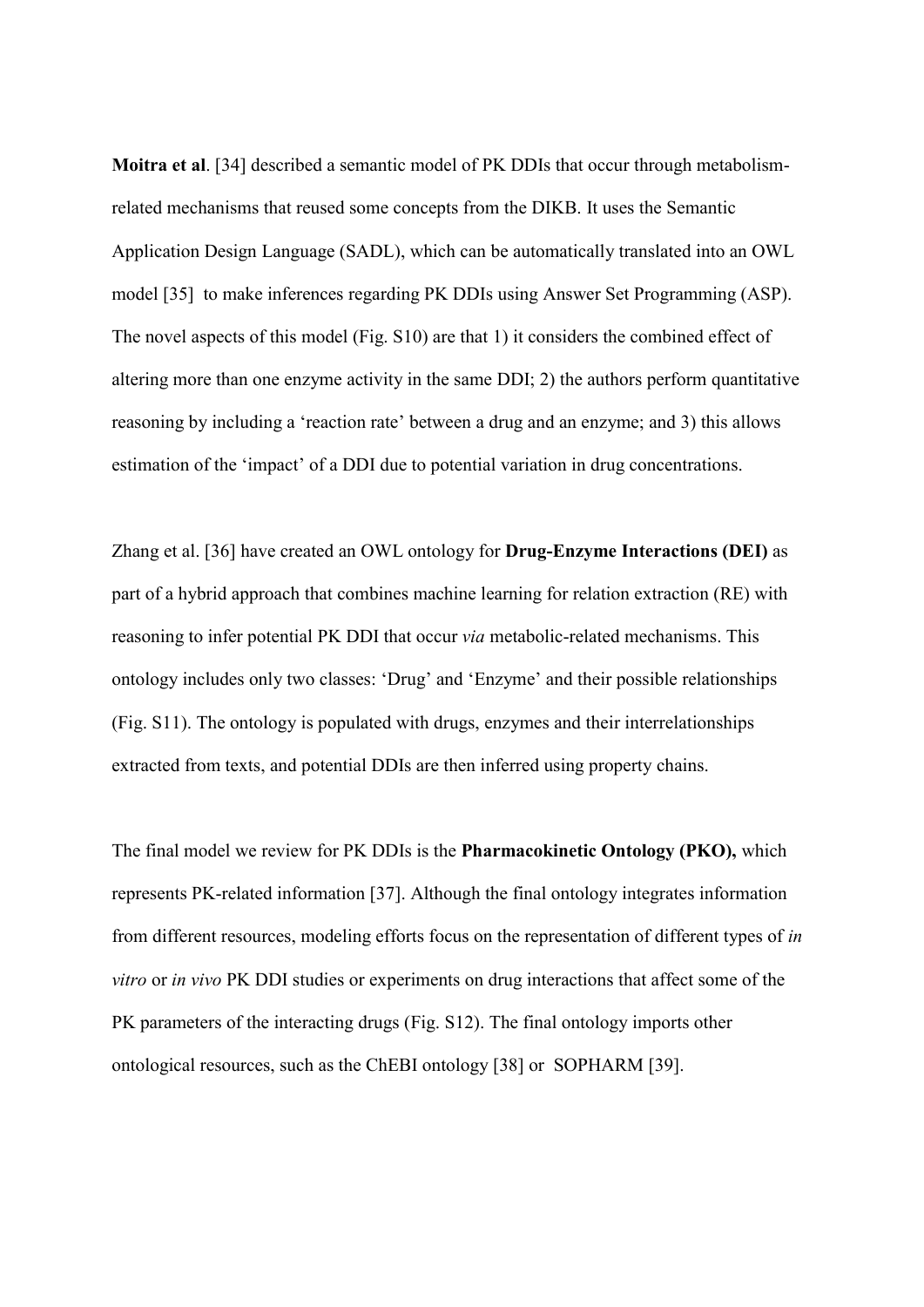So far, we have described CM representing PK DDIs. However, there have been fewer attempts to represent PD DDIs. Van Hyfte et al. [40] created a formal knowledge framework to support rational selection of psychoactive drugs. Their **Multidisciplinary Psychoactive Drug Selection advisor system (M-PADS)**, implemented using the Galen Representation and Integration Language (GRAIL) [41], represents a DDI between two drug products and uses a generic formal inference rule to infer PD DDIs (Fig. S13). Although simple, this model represents important pharmacodynamic concepts including 'Pharmacological Action' mediated by a 'Receptor', its consequent 'Pathophysiological State' and a 'Therapeutic Unwanted Effect' to represent the concept of ADR.

The **Pharmacodynamics Ontology (PDO)** is another model for the development of machine reasoning systems for detecting PD DDIs [42]. As in the **DIO**, specific information regarding DDIs is not included in this model, but the descriptions of pharmacological processes can be used to predict interactions between specific pairs of drugs. This model focuses on the representation of the pharmacodynamics (biochemical or physiological effects) of drugs (Fig. S14). The suitability of this model to predict PD DDIs has been tested with drugs related to the noradrenaline signal transduction process.

Finally, two recent efforts, **The Potential Drug-drug Interaction and Potential Drug-drug Interaction Evidence Ontology (DIDEO)** and the **Drug-drug Interactions Ontology (DINTO)** attempt a global yet detailed representation of the DDI domain.

The uncertainty associated with drug information was one of the main challenges for representing and using knowledge of drug-mechanisms in the DIKB project. To overcome this issue, an effort to create a new ontology, **DIDEO**, for representing DDI evidence and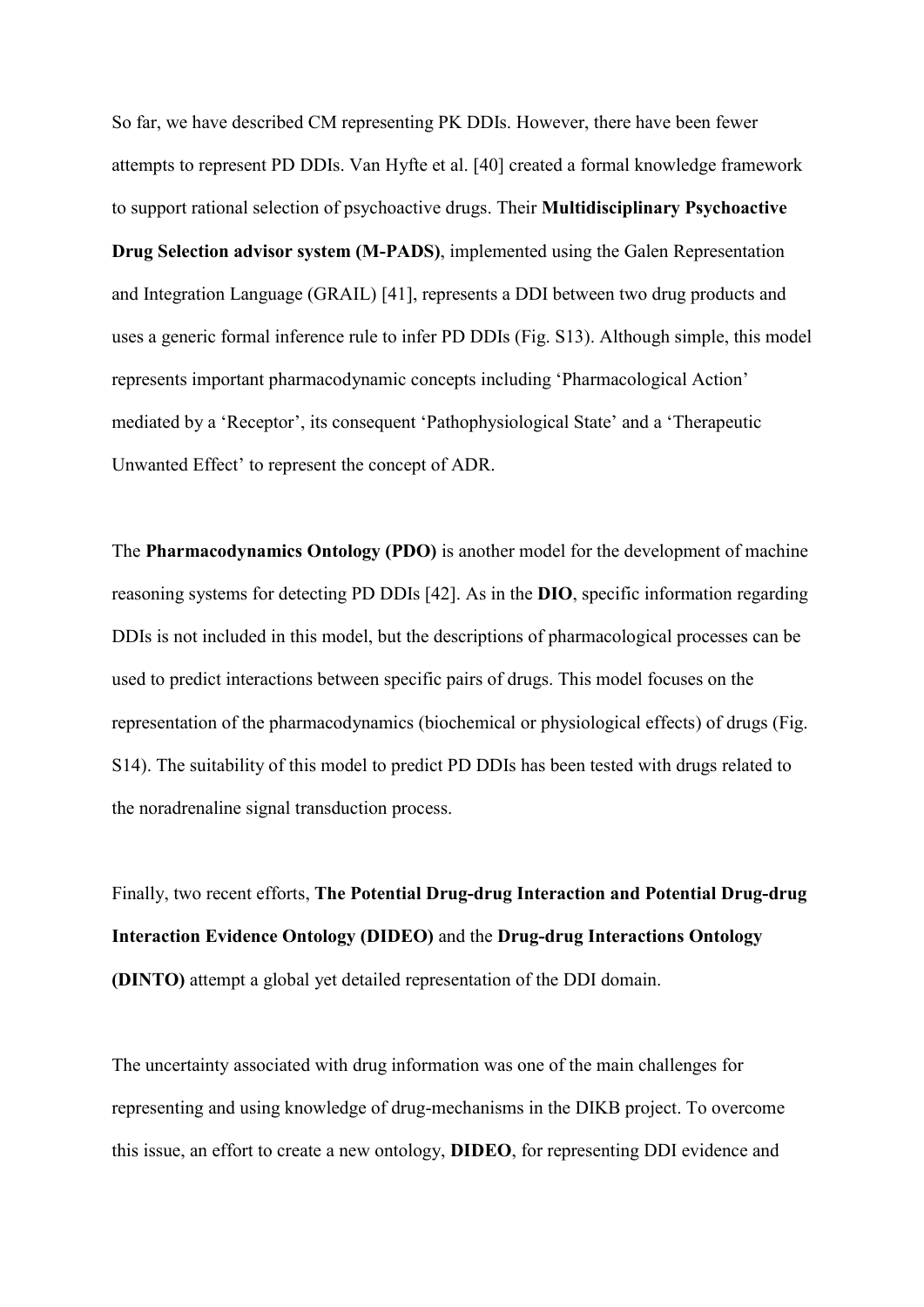knowledge claims [43] is in progress. The innovative aspect of this ontology is the representation of 'Information Content Entities' (journal articles, data, graphics, or other pieces of information) that describe some aspect of a DDI and that are necessary to collect and organize evidence about DDIs. The authors have defined a potential DDI (PDDI) as an information content entity that specifies the possibility of occurrence of a DDI [44]. Here, we review the latest available version.<sup>10</sup> The resulting CM (Fig. S15) focuses on pharmacological aspects rather than information aspects. The current model includes the concepts 'DDI' and 'DDI effect' and related information such as DDI mechanism, molecular processes or PK parameters, which are information content entities that will be linked to their corresponding pharmacological definitions in the future. This ontology reuses information from numerous other ontologies including the ChEBI ontology [38] and the Gene Ontology (GO) [45].

The final model described here is **DINTO** [46], a comprehensive ontology that systematically organizes all DDI-related knowledge. DINTO is the first formal representation comprising a wide range of DDI mechanisms, including both PD and PK mechanisms. It was conceived as a robust resource useful for different applications, and has been evaluated in different scenarios: natural language processing (NLP) [47] and inference of DDIs and their mechanisms [46]. DINTO incorporates information from different related ontologies including pharmacological substances from the ChEBI ontology and ADRs from the Ontology of Adverse Events (OAE) [48]. DINTO also imports information from databases and incorporates proteins, drug-protein relationships and DDIs from the DrugBank database [49] and drug-ADR relationships from SIDER [50]. This CM was created by iterative analysis of previous efforts (Fig. S16), and thus includes most of the concepts represented in the CMs discussed above (see Table S1). This model exhaustively represents individual drugs

**.** 

 $10$  Development version 2016-02-13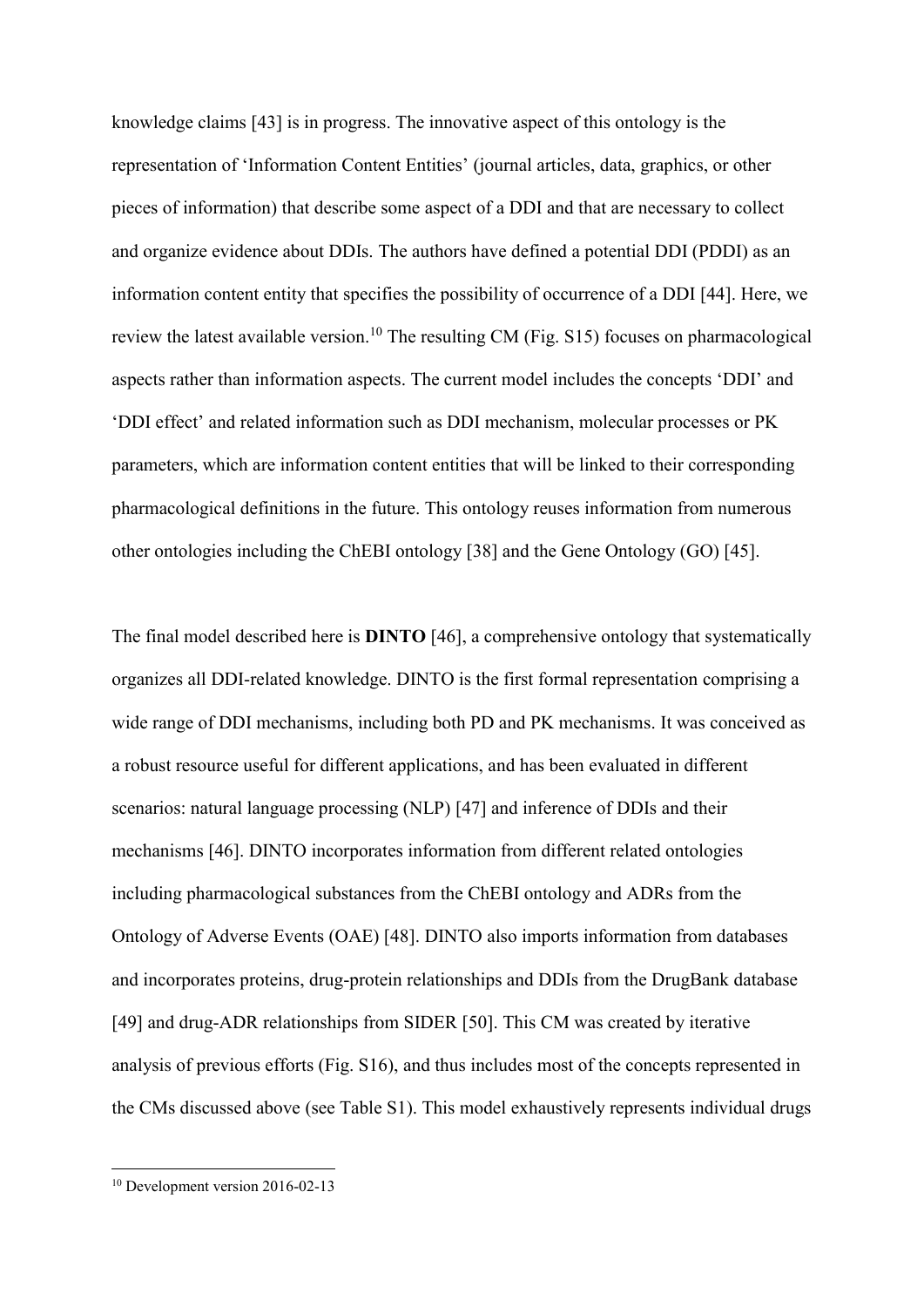(e.g., 'Paracetamol'), proteins (e.g., 'CYP-3A4') and DDIs (e.g.,

'Abiraterone/Carbamazepine DDI'). Moreover, different mechanisms are represented as SWRL rules that are then combined with the drug-protein and drug-ADR relationship information to allow large-scale prediction of PK and PD DDIs.

# **4. COMPARISON OF DDI KNOWLEDGE MODELING APPROACHES**

Next, we compare the different conceptualizations and analyze the representation of the most relevant concepts in the DDI domain. Table S2 summarizes and compares the contents included in the 15 models.

### **4.1. Representation of Drugs and Drug Classes**

Most of the CMs reviewed here represent the concept 'Drug' as an active ingredient (or a specific molecule with some pharmacological activity, such as *paracetamol*) and agree that a DDI occurs between two active ingredients. The exceptions are **M-PADS** and **DIDEO**, wherein the participants in a DDI are drug products (or the commercial unit of a medicine such as a pack of 20 tablets of *paracetamol*). Six of the models (**PPO**, **NDF-RT**, **Rubrichi et al.**, **PKO, M-PADS** and **PDO**) represent an active ingredient as a component of a clinical drug (i.e., the unitary dose of a medicine such as a tablet of *paracetamol*) or a drug product, while an active ingredient in the **DIDEO** is a 'Role', or a particular behaviour exhibited by a material that describes its activity [51]. Some models include only one class, 'Drug', and do not specify whether it represents an active ingredient or drug product, but the examples in **Khan et al.**, **OI**, **Moitra et al.** and **DEI** refer to active ingredients. In contrast, the **PPO** specifies that a drug product is an active ingredient.

The concept 'Drug Class' (that groups active ingredients together according to a relevant characteristic e.g., *analgesics*) is also represented in very different ways in each CM. **Mille et al.** represent drug class as an attribute 'type' of an 'Active Ingredient' (e.g., the active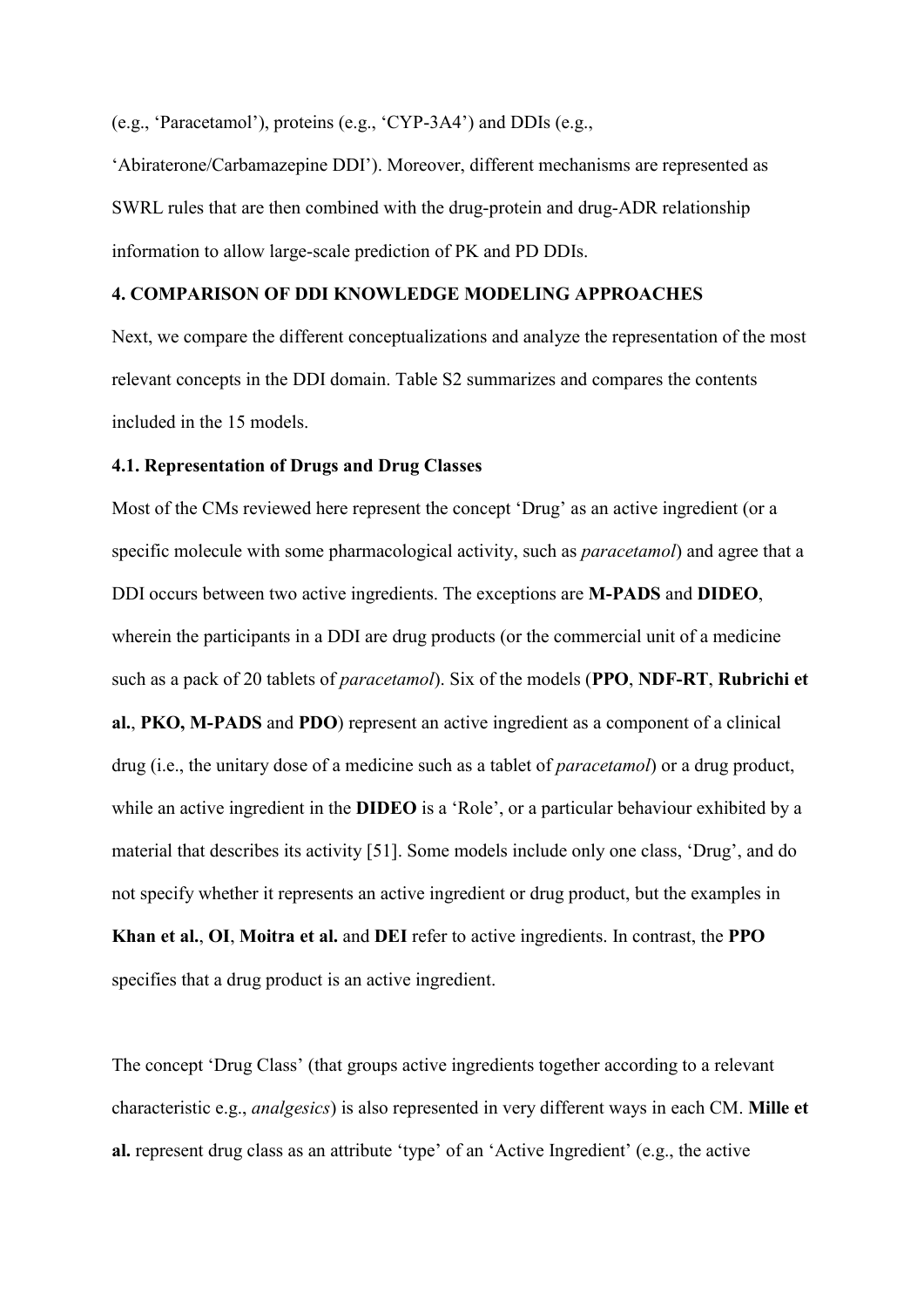ingredient *paracetamol* would have type *analgesic*), while **Rubrichi et al.** establish a 'Clinical Drug' or 'Drug Product' as part of 'Drug Class'. Although **Khan et al.** define a 'Drug Class' as subclass of 'Drug', in the **OI**, drugs can be organized through a multi-level hierarchy of abstraction from drug categories to specific drugs. Similarly, the **NDF-RT** relates drug classes and clinical drugs hierarchically (e.g., *acetylcysteine 20% inhalation solution* is a subclass of the *mucolytics* drug class) and a clinical drug is related to an active ingredient class through the relationship '*has ingredient*' (e.g., *acetylcysteine 20% inhalation solution* '*has ingredient*' *acetylcysteine*). The **M-PDAS** includes the concepts drug and drug product, but also includes a class 'Drug Therapy' that could represent drug classes. The **PKO**  adopts the model from SOPHARM and represents an 'Active Ingredient' as a subclass of at least one 'Drug Class' that is a descendant of the top-level class 'Drug'. The **DIDEO** includes several hierarchies to classify drug classes by chemical structure imported from ChEBI, while the **DINTO** follows a different classification in ChEBI and imports all of the different roles and their relationships with active ingredients *via* the relationship '*has role*'.

### **4.2. Description of Drug Metabolites and Proteins**

Besides drugs, other object entities are relevant in the DDI domain. Drug metabolites are represented in some of the models that describe the metabolism of drugs (**DIO**, **DIKB**, **DIDEO** and **DINTO**). Proteins are also important objects in the DDI domain as they are involved in both PD and PK mechanisms of most DDIs. The **DIO** represents three different types of proteins: 'Enzymes', 'Transporters' and 'Albumins', whereas the **M-PDAS** represents only the class 'Receptor', while only 'Enzymes' are represented in the **DEI** and **DIDEO**. **Moitra et al.** include two enzyme subclasses: 'Cytochrome P450' and 'UGT', as does the **DIKB**, which also includes specific cytochrome P450 isoenzymes. The **PKO** also represents 'Metabolizing Enzymes', 'Transporters' and 'Targets'. Finally, the **DINTO**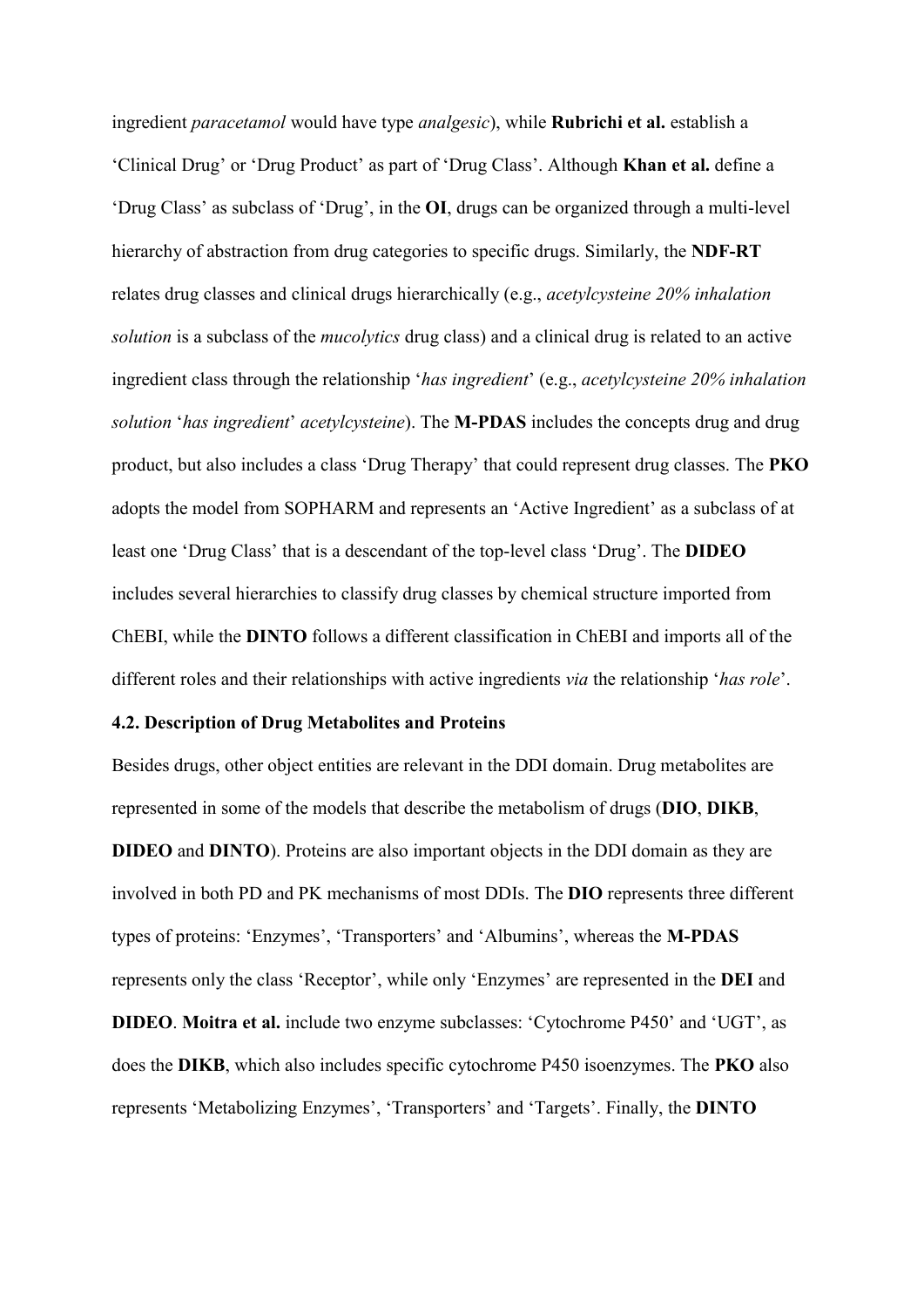includes five protein types: 'Enzyme', 'Transporter', 'Carrier', 'Target' and 'Receptor', as well as subclasses that represent individual proteins and their relationships to specific drugs.

#### **4.3. Representation of DDIs**

The concept of a DDI is not explicitly represented in all of the CMs described here. The **NDF-RT**, **OI**, **Mille et al.**, **Rubrichi et al.**, **DIKB**, **DIDEO** and **DINTO** represent DDIs as a class, while the **PPO**, **Khan et al.**, **DEI** and **M-PADS** represent them as a relationship. The CM in the **OI** includes a class 'Drug Interaction' that occurs between active ingredients as a subclass of 'Drug Category Interaction', which involves at least one drug class as interacting entity. The **M-PADS** also represents DDIs at different levels of granularity, as drug classes, drug products, or active ingredients. In the CM in **Khan et al.**, a drug might interact with another drug but also with a 'Disease' or a 'Condition'.

Despite the differences among CMs, a DDI is usually represented as a relationship between exactly two entities. Thus, interactions occur in the **DIKB** model between precipitant and object drugs. The **NDF-RT** and **Mille et al.** specify that an interaction occurs between two drugs, while in the **DINTO** it involves exactly two pharmacological entities with either 'Object' or 'Precipitant' roles. In contrast, the CM developed by **Rubrichi et al.** asserts that interactions could occur between two drugs, between a drug and a group of drugs, between a drug and a diagnostic test or between a drug and another substance. The **DIDEO** establishes the exception that participating entities in a DDI are drug products, and without specifying an exact number of participants. The DDI is further described through relationships with other classes (e.g., 'DDI Mechanism') or data properties (e.g., 'Documentation Level'). Table S1 summarizes the concepts directly linked to the concept DDI.

#### **4.4. Representation of DDI-related Processes**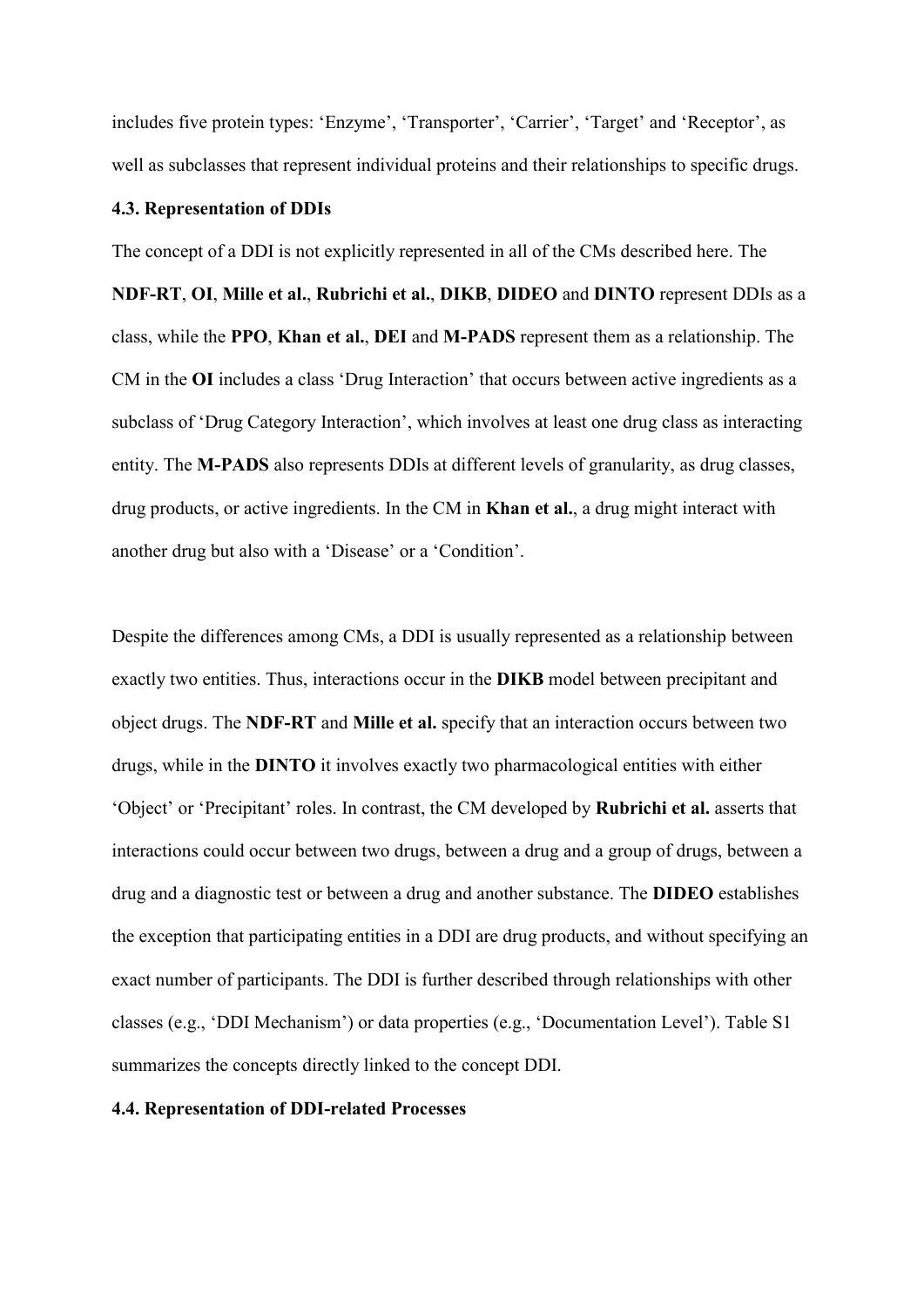Processes and qualities are important concepts that should also be represented in the DDI domain. We have identified four main types of processes or qualities that have been included in some of the models described above: the effect of a DDI, the DDI mechanism, factors that can increase the risk or severity of the DDI, and actions to avoid or mitigate a DDI.

The consequences of a DDI are represented in six of the models (**DIKB**, **DINTO**, **DIDEO, OI**, **Mille et al.** and **Rubrichi et al.**). The four latter models represent DDI consequences at a high level of granularity, but do not describe each type of DDI consequence in detail. The **DINTO** specifies different types of DDI effects based on their clinical relevance and potentially beneficial or adverse outcomes. And finally, the **DIKB** differentiates between PK or PD consequences of a DDI.

The mechanism or process that leads to a DDI is represented in only four models **(Mille et al.**, **DIKB**, **DEI** and **DINTO). Mille et al.** provide a very general representation of the concepts, while the **DIKB** and **DEI** represent only enzyme-related PK DDI mechanisms. The **DINTO** includes PK and PD mechanisms further sub-classified according to the proteins involved, leading to a total of 11 classes representing mechanisms at the lowest level. PK processes and PK parameters can be altered in a PK DDI mechanism. Processes are described in the **DIO**, **DIDEO** and **DIKB.** The latter two include the PK parameter 'Area Under the Concentration Curve', while the **PKO** includes several parameters. The **DINTO** includes both the PK processes and parameters and reuses the PK parameters from the **PKO**. The CM from **Moitra et al.** represents only PK process metabolism. The **DIKB** establishes that a PK DDI results from alteration of a PK process. Likewise, the PD processes and pharmacological effects that are altered by a PD DDI mechanism are represented in the **M-PDAS**, **PDO** and **DINTO** models.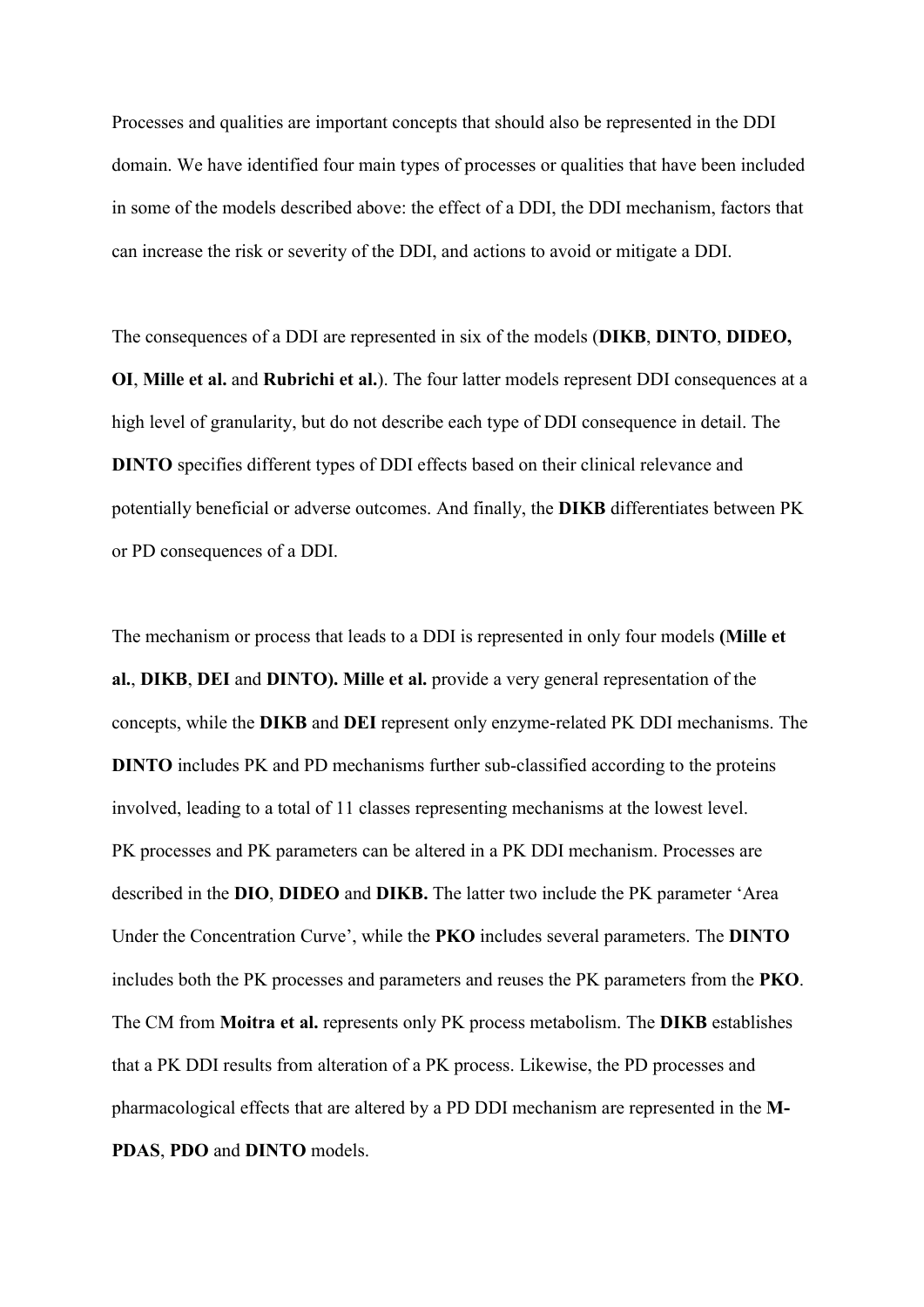#### **4.5. Representation of Management Options and Adverse Drug Reactions**

There are different ways to avoid or reduce the likelihood of a DDI [52]. The **DIDEO** and the CMs of **Mille et al.** and **Rubrichi et al.** refer generally to management options, while the **DINTO** provides a more detailed representation as data properties instead of classes. Factors that can aggravate a DDI are represented in seven of the described models. The CMs of **Mille et al.** and **Khan et al.** include patient-related factors, while the **DIKB** and **DIDEO** represent drug-related factors; only the **DINTO** and the CM of **Rubrichi et al.** consider both. The overall significance of a DDI is represented only in the **DINTO** and **NDF-RT** models. Finally, representation of the ADRs in the DDI domain is important because an adverse DDI can reduce expected therapeutic effects or exacerbate toxic or other adverse effects of either drug. However, the ADR concept is represented in only four models: **Rubrichi et al.**, **M-**

## **PADS**, **DIDEO** and **DINTO**.

**.** 

### **5. DESCRIPTION LANGUAGES AND APPLICATIONS**

The scope and content of the different CMs were compared above, and we now describe their final formal representations and applications. Most of the CMs discussed here are implemented as OWL ontologies (**PPO**, **Rubrichi et al.**, **DIO**, **DEI**, **PKO**, **DIDEO** and **DINTO)**. **Moitra et al.** build their CM using SADL [35] and translated it into OWL. **Khan et al.** use RDF, while the **DIKB** represents the CM as a set of rules in FOL and the evidence taxonomy as an OWL-DL ontology. The CM of **Mille et al.** is used to build an XML schema, while **M-PADS** is the only CM using GRAIL. The publicly released version of **NDF-RT** is available in several formats such as XML and OWL.<sup>11</sup> Finally, the **OI** and **PDO** have either not yet been implemented, or their implementation is not described. With the exception of these two models, all the resources discussed here are available either online or by request to

<sup>&</sup>lt;sup>11</sup> NDF-RT:<http://www.cancer.gov/cancertopics/cancerlibrary/terminologyresources/fmt>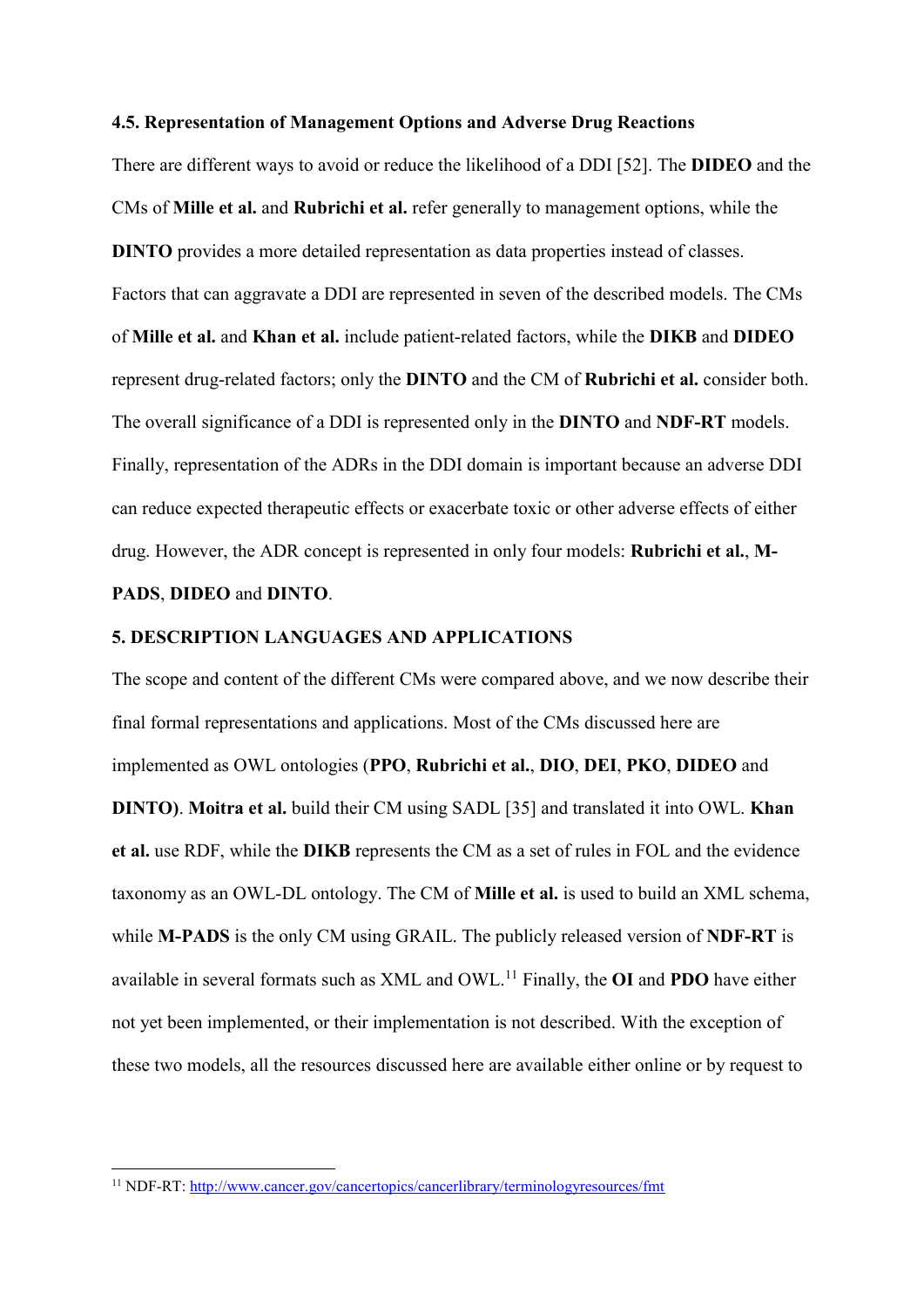the authors. The **DINTO** and **DIDEO** are included in the OBO Foundry repository,<sup>12</sup> and the **DINTO** and **DIKB** can also be accessed online at BioPortal.<sup>13</sup>

These CMs have been used for two main applications: NLP (the CMs of **Mille et al.** and **Rubrichi et al.**, **PKO** and **DINTO**) and DDI inference (**DIO**, **DIKB**, the CM of **Moitra et al.**, **DEI**, **M-PADS**, **PDO**, **DIDEO** and **DINTO**).

The CM of **Mille et al.** has proven useful for encoding a total of 1006 monographs on DDIs and creating a knowledge base from the extracted information, while the ontology of **Rubrichi et al.** has been used to annotate a set of Summary of Product Characteristics (SPC) texts for the training and testing of an information extraction (IE) system [24]. The extracted information then automatically populates the ontology [25]. The **PKO** was also created for NLP tasks, and has been used to annotate documents describing PK DDI experiments. Finally, the **DINTO** has been used for different NLP tasks including named-entity recognition (NER) for drugs and relation extraction (RE) for DDIs from different types of documents in the DDI corpus [47].

The other main application of DDI-related CMs is the prediction of DDIs based on their mechanisms. Ten different CMs have demonstrated that the formal representation of DDI knowledge can be used successfully to predict interactions between specific pairs of drugs, although the assessments of these models differ considerably. Some works illustrate the inference capabilities of their approaches with only two or three drugs for PK (**DIDEO**, **DIO**  and **Moitra et al.**) or PD mechanisms (**M-PADS**), while other works demonstrate their models with a larger set of drugs. The **DIKB** predicts PK DDIs that occur through inhibition

**.** 

<sup>&</sup>lt;sup>12</sup> OBO Foundry repository:<http://www.obofoundry.org/>

<sup>13</sup> BioPortal repository:<http://bioportal.bioontology.org/>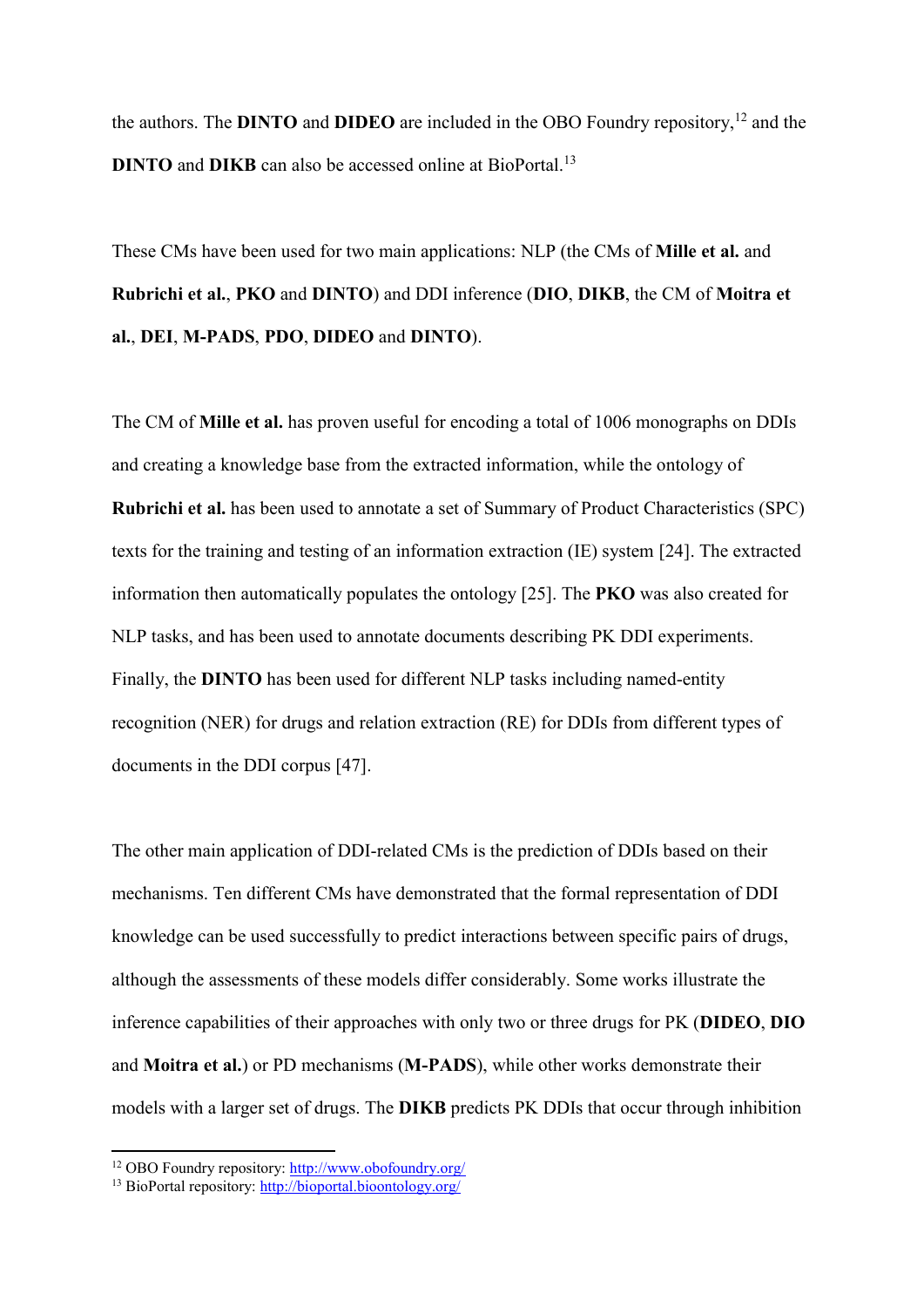of enzymatic metabolism for over 60 drugs using FOL rules, and the **DEI** infers PK DDIs between 104 drugs using property chains. The **PDO** has been used to identify different types of PD DDI mechanisms between 89 drugs. Finally, the largest prediction experiment has been conducted using **DINTO**, which is combined with a set of SWRL rules representing different PK and PD mechanisms to predict DDIs between 426 drugs and also their mechanisms. In addition to protein-related DDIs, the **DINTO** also uses ADR information to predict PD DDIs.

## **6. DISCUSSION AND FUTURE TRENDS**

We have identified, analyzed and compared 15 conceptualization efforts in the DDI domain. To the best of our knowledge, such a comprehensive study of former conceptualizations has not yet been performed or published, although it is an essential step for reusing previous efforts, avoiding duplicated models, and gaining scientific agreement, as recommended by the OBO Foundry. As we have not conducted a systematic review, some related works might have not been included here. However, we have provided a summary of the most relevant representation efforts in the domain. Their representation in a common framework and the analyses described here provide an overview of the conceptualizations conducted for different purposes by various research groups. Therefore, this review should be a useful starting point for researchers initiating conceptualization projects in the pharmacological domain, or as a common framework for those continuing work in the DDI domain.

Readers should keep in mind that not all the models reviewed here were intended to be represented as UML diagrams and that this language is less expressive than others languages such as OWL. Hence, more complex models that include more concepts and relationships, such as DIKB, DIDEO or DINTO, might seem underrepresented here compared to simpler ones. However, the objective of this common representation framework is not to provide an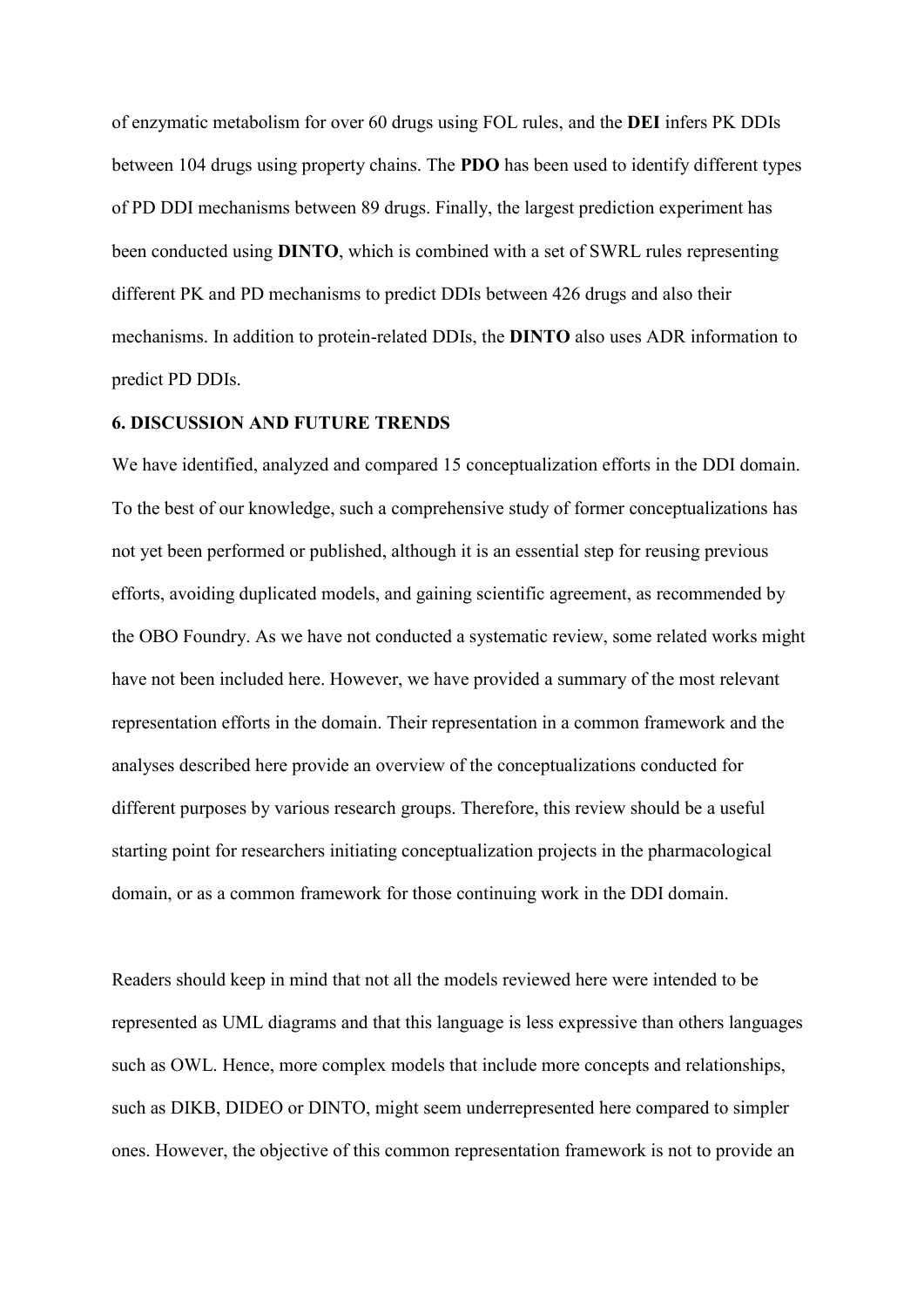exhaustive depiction of entire models, but to illustrate the main differences and similarities among them. Through this detailed description and analysis of existing conceptualizations, we have shown that the scope and contents of these models differ considerably, from those that focus on metabolism-related PK DDIs, to those that attempt global representation of the domain. Some models, such as the DIDEO, follow a modularization strategy, in which a resource (e.g., an ontology) exists as a whole or could be seen as a set of parts (modules) [53] and be combined with other resources, such as OAE.

Recent projects, such as the DIDEO or DINTO, provide broad coverage of general aspects of the DDI domain. But although other models, such as the DIO or PDO, provide more detailed descriptions of the underlying physiological processes responsible for DDIs at the molecular level, none have yet attained a comprehensive representation, a complex task due to the large number of physiological processes related to drug activity [42]. Also, detailed representations of pharmacological processes are difficult to populate at the individual level, which limits their further applications. There are, however, well-known examples of knowledge representation of very complex molecular processes such as the highly cited and reused GO [54]. Translating such a large effort to the DDI domain will require great investment of economic and human resources.

As reflected in the numerous efforts described here, DDI knowledge representation is still an active research area. A shared effort is currently being led by the Department of Biomedical Informatics (University of Pittsburgh) for the development of a *"Minimum information model for representing potential DDI knowledge and evidence"*, <sup>14</sup> which involves ~50 experts on DDIs or knowledge representation and aims to translate core information on DDIs and their

**.** 

<sup>&</sup>lt;sup>14</sup> <http://dbmi-icode-01.dbmi.pitt.edu/dikb-evidence/w3c-ddi/index.html>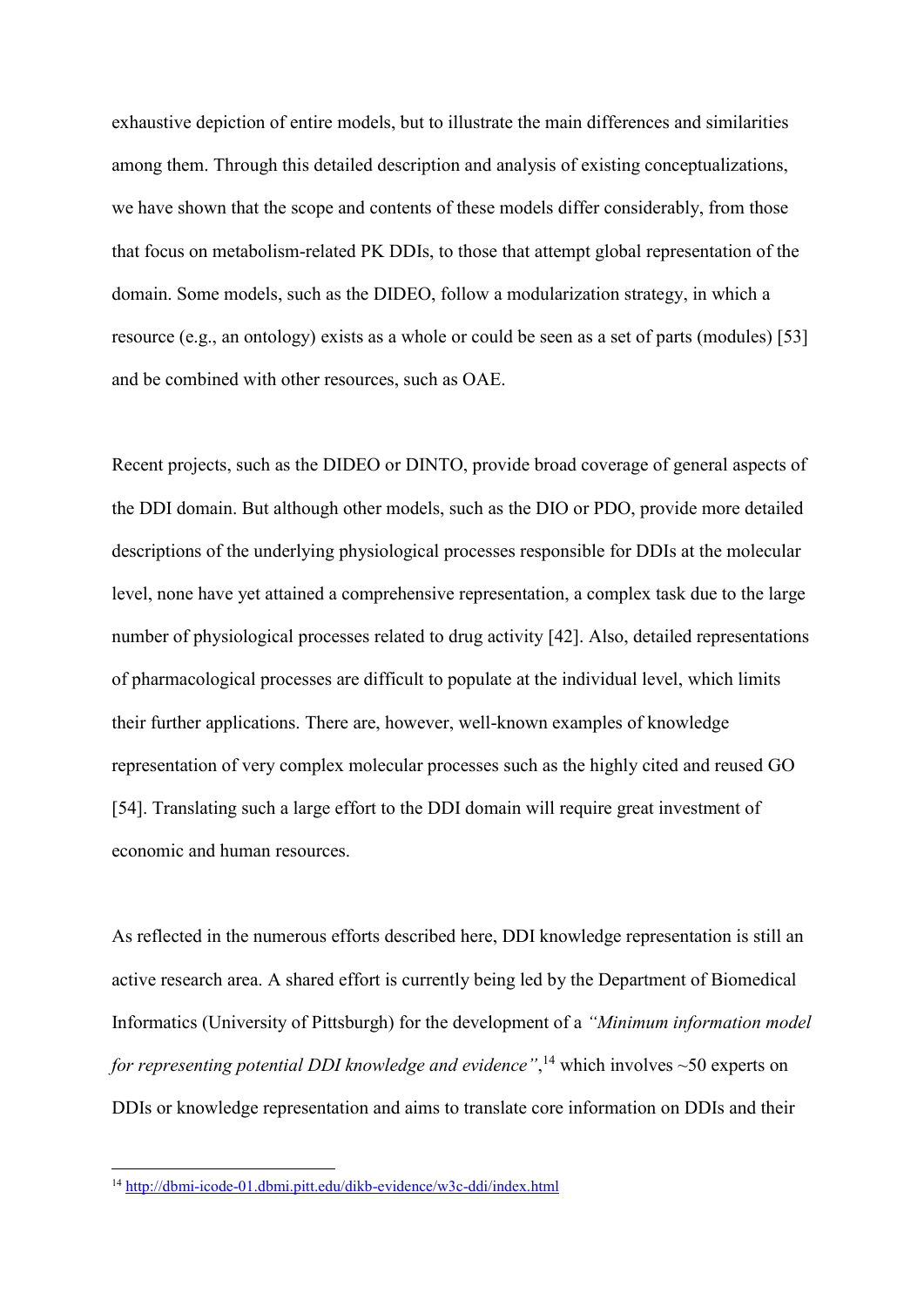management [55] into a new DDI minimum information model standard for representing and sharing DDI knowledge and evidence as information artifacts.

Although there is interest in using ontologies in NLP, especially for information retrieval [56] and NER [57,58], their use for RE has been hardly explored [47,59]. Today, there is more interest in applying human language technologies to develop automated pharmacovigilance systems and improve patient safety [60] through the extraction of ADRs from FDA drug labels [61], clinical notes [62], scientific literature [63] and, more recently, social media [64,65]. These approaches rely on medical vocabularies, but more comprehensive conceptualizations such as the DINTO or DIDEO could accelerate advances in this field.

The prediction of DDIs through knowledge-based systems and semantic rules has been a very attractive research area, and its continuing challenges include validating and prioritizing very large numbers of predictions. We envision, however, that these challenges will be addressed in the near future by combining knowledge-based systems with machine learning methods to identify clinically relevant DDIs [66].

# **ACKNOWLEDGEMENTS**

María Herrero-Zazo holds a C. W. Maplethorpe Postdoctoral Fellowship for Pharmaceutical Education and Research at King's College London. This work was partially supported by eGovernAbility-Access project [TIN2014-52665-C2-2-R].

#### **REFERENCES**

- [1] A. Olivié, Conceptual modeling of information systems, Springer Berlin Heidelberg New York, 2007.
- [2] N.F. Noy, N.H. Shah, P.L. Whetzel, B. Dai, M. Dorf, N. Griffith, et al., BioPortal: ontologies and integrated data resources at the click of a mouse., Nucleic Acids Res. 37 (2009) W170–3. doi:10.1093/nar/gkp440.
- [3] M.Q. Stearns, C. Price, K. a Spackman, a Y. Wang, SNOMED clinical terms: overview of the development process and project status., in: S. Bakken (Ed.), Proc.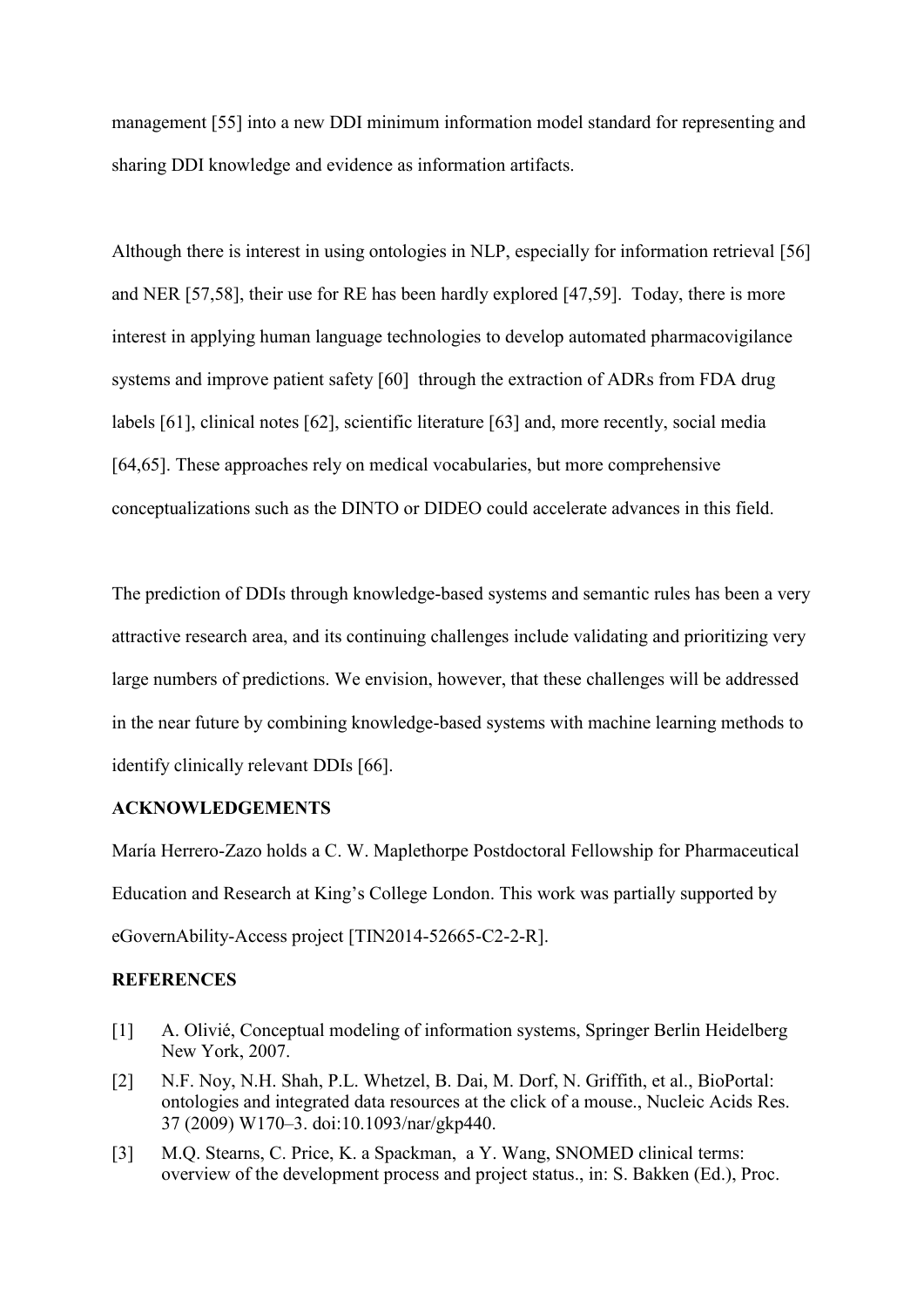AMIA Symp. Am. Med. Informatics Assoc., Philadelphia: Hanley and Belfus, 2001: pp. 662–6.

- [4] C. Lipscomb, Medical subject headings (MeSH), Bull. Med. Libr. Assoc. 88 (2000) 265–266.
- [5] F. Belleau, M.-A. Nolin, N. Tourigny, P. Rigault, J. Morissette, Bio2RDF: towards a mashup to build bioinformatics knowledge systems., J. Biomed. Inform. 41 (2008) 706–16. doi:10.1016/j.jbi.2008.03.004.
- [6] O. Bodenreider, Biomedical ontologies in action: role in knowledge management, data integration and decision support, Yearb. Med. Inform. 3841 (2008) 67–79.
- [7] B. Smith, M. Ashburner, C. Rosse, J. Bard, W. Bug, W. Ceusters, et al., The OBO Foundry: coordinated evolution of ontologies to support biomedical data integration., Nat. Biotechnol. 25 (2007) 1251–5. doi:10.1038/nbt1346.
- [8] R. Goebel, Foundations of Biomedical Knowledge Representation, Springer International Publishing, Cham, 2015. doi:10.1007/978-3-319-28007-3.
- [9] K. Baxter, Stockley's Drug Interactions, 10th ed., Pharmaceutical Press, London, 2013.
- [10] J.K. Aronson, Communicating information about drug interactions, Br. J. Clin. Pharmacol. 63 (2007) 637–639. doi:10.1111/j.1365-2125.2007.02948.x.
- [11] M. Pirmohamed, S. James, S. Meakin, C. Green, A.K. Scott, T.J. Walley, et al., Adverse drug reactions as cause of admission to hospital: prospective analysis of 18820 patients, Br. Med. J. 329 (2004) 15–19.
- [12] J.R. Horn, P.D. Hansten, L.-N. Chan, Proposal for a new tool to evaluate drug interaction cases., Ann. Pharmacother. 41 (2007) 674–80. doi:10.1345/aph.1H423.
- [13] The Object Management Group (OMG), Unified Modeling Language, (n.d.).
- [14] M. Herrero-Zazo, Semantic Resources in Pharmacovigilance: a Corpus and an Ontology for Drug-Drug Interactions, Universidad Carlos III de Madrid, 2015.
- [15] M. Fernández-López, A. Gómez-Pérez, M.C. Suárez-Figueroa, Selecting and customizing a mereology ontology for its reuse in a pharmaceutical product ontology, Front. Artif. Intell. Appl. 183 (2008) 181–194. doi:10.3233/978-1-58603-923-3-181.
- [16] A. Khan, J.A. Doucette, R. Cohen, D.J. Lizotte, Integrating Machine Learning Into a Medical Decision Support System to Address the Problem of Missing Patient Data, in: 2012 11th Int. Conf. Mach. Learn. Appl., IEEE, 2012: pp. 454–457. doi:10.1109/ICMLA.2012.82.
- [17] J.S. Carter, S.H. Brown, M.S. Erlbaum, W. Gregg, P.L. Elkin, T. Speroff, et al., Initializing the VA Medication Reference Terminology Using UMLS Metathesaurus Co-Ocurrences, in: AMIA Symp., 2002: pp. 116–120.
- [18] V.H.A. U. S. Department of Veterans Affairs, National Drug File Reference Terminology ( NDF-RT  $^{TM}$  ) Documentation, (2012) 21.
- [19] L. Peters, O. Bodenreider, N. Bahr, Evaluating drug-drug interaction information in NDF-RT and DrugBank, in: Proc. Int. Conf. Biomed. Ontol. 2014(in Press., 2014.
- [20] E.L. Olvey, S. Clauschee, D.C. Malone, Comparison of critical drug-drug interaction listings: the Department of Veterans Affairs medical system and standard reference compendia., Clin. Pharmacol. Ther. 87 (2010) 48–51. doi:10.1038/clpt.2009.198.
- [21] Y. Ko, J. Abarca, D.C. Malone, D.C. Dare, D. Geraets, A. Houranieh, et al.,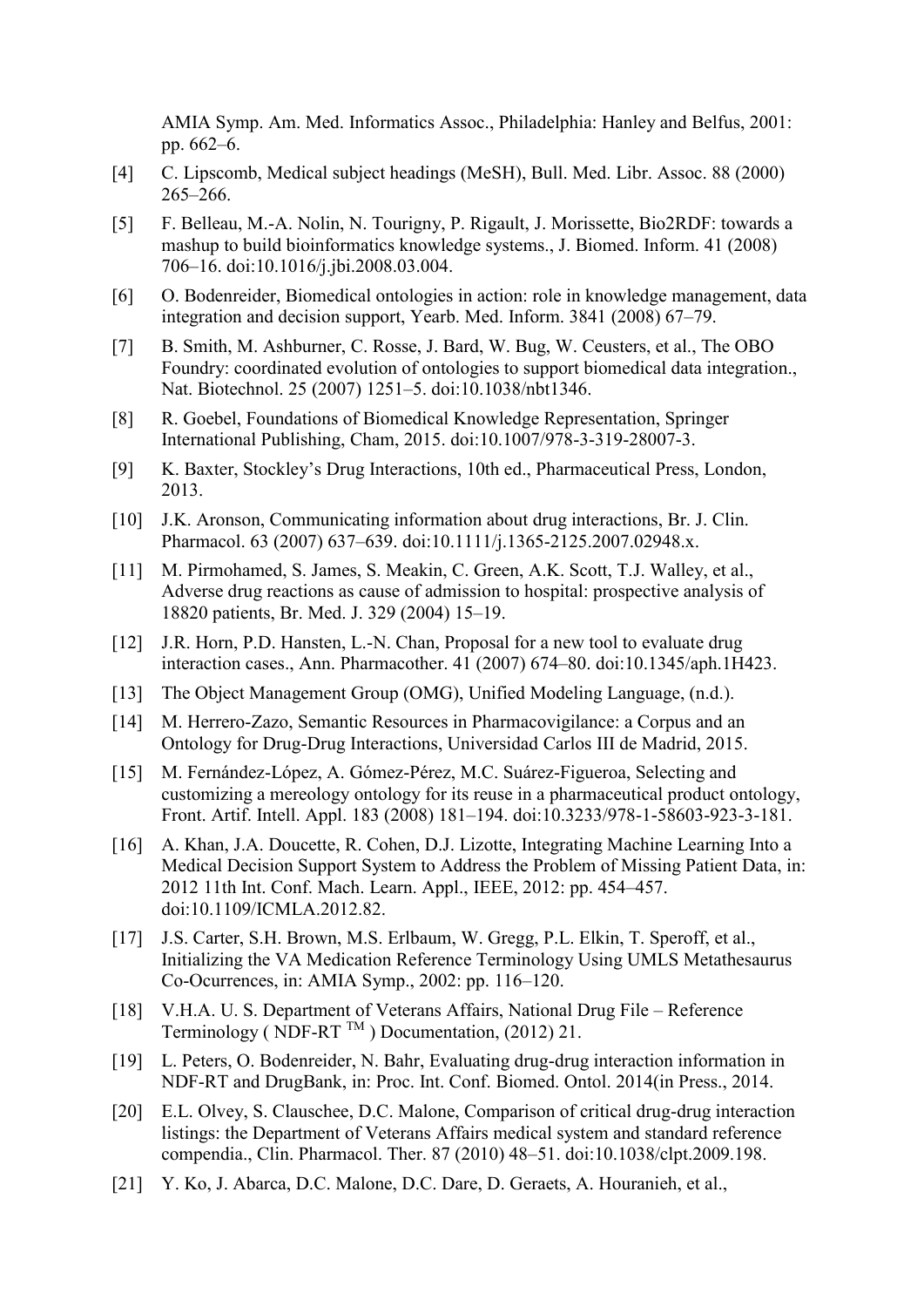Practitioners ' Views on Computerized Drug – Drug Interaction Alerts in the VA System, J. Am. Med. Informatics Assoc. 14 (2007) 56–64. doi:10.1197/jamia.M2224.Introduction.

- [22] L. Piovesan, G. Molino, P. Terenziani, An ontological knowledge and multiple abstraction level decision support system in healthcare, Decis. Anal. 1 (2014) 8. doi:10.1186/2193-8636-1-8.
- [23] F. Mille, P. Degoulet, M. Jaulent, Modeling and Acquisition of Drug-Drug Interaction Knowledge, in: Medinfo 2007 Proc. 12th World Congr. Heal. Informatics, IOS Press, 2007: pp. 900–904.
- [24] S. Rubrichi, S. Quaglini, Summary of Product Characteristics content extraction for a safe drugs usage., J. Biomed. Inform. 45 (2012) 231–9. doi:10.1016/j.jbi.2011.10.012.
- [25] S. Rubrichi, S. Quaglini, A. Spengler, P. Russo, P. Gallinari, A system for the extraction and representation of summary of product characteristics content., Artif. Intell. Med. 57 (2013) 145–54. doi:10.1016/j.artmed.2012.08.004.
- [26] S. Yoshikawa, K. Satou, A. Konagaya, Drug interaction ontology (DIO) for inferences of possible drug-drug interactions., Stud. Health Technol. Inform. 107 (2004) 454–8.
- [27] A. Konagaya, Towards an in silico approach to personalized pharmacokinetics, in: Prof. Aurelia Meghea (Ed.), Mol. Interact., InTech, 2012: pp. 263–282.
- [28] R. Boyce, C. Collins, J. Horn, I.J. Kalet, Qualitative pharmacokinetic modeling of drugs., AMIA Annu. Symp. Proc. (2004) 71–5.
- [29] R. Boyce, C. Collins, J. Horn, I. Kalet, Computing with evidence part I: A drugmechanism evidence taxonomy oriented toward confidence assignment, J. Biomed. Inform. 42 (2010) 979–989. doi:10.1016/j.jbi.2009.05.001.Computing.
- [30] R. Boyce, C. Collins, J. Horn, I. Kalet, Modeling drug mechanism knowledge using evidence and truth maintenance., IEEE Trans. Inf. Technol. Biomed. 11 (2007) 386– 97.
- [31] R. Boyce, C. Collins, J. Horn, I. Kalet, Computing with evidence Part I: A drugmechanism evidence taxonomy oriented toward confidence assignment., J. Biomed. Inform. 42 (2009) 979–89. doi:10.1016/j.jbi.2009.05.001.
- [32] R. Boyce, C. Collins, J. Horn, I. Kalet, Computing with evidence part II: an evidential approach to predicting metabolic drug-drug interactions, J. Biomed. Inform. 42 (2010) 990–1003. doi:10.1016/j.jbi.2009.05.010.Computing.
- [33] R.D. Boyce, J.R. Horn, O. Hassanzadeh, A. De Waard, J. Schneider, J.S. Luciano, et al., Dynamic enhancement of drug product labels to support drug safety, efficacy, and effectiveness., J. Biomed. Semantics. 4 (2013) 5. doi:10.1186/2041-1480-4-5.
- [34] A. Moitra, R. Palla, L. Tari, M. Krishnamoorthy, Semantic Inference for Pharmacokinetic Drug-Drug Interactions, in: 2014 IEEE Int. Conf. Semant. Comput., IEEE, 2014: pp. 92–95. doi:10.1109/ICSC.2014.36.
- [35] Semantic Application Design Language (SADL), Open Source Proj. Source Forge. (n.d.).
- [36] Y. Zhang, H.-Y. Wu, J. Du, J. Xu, J. Wang, C. Tao, et al., Extracting drug-enzyme relation from literature as evidence for drug drug interaction, J. Biomed. Semantics. 7 (2016) 11. doi:10.1186/s13326-016-0052-6.
- [37] H.-Y. Wu, S. Karnik, A. Subhadarshini, Z. Wang, S. Philips, X. Han, et al., An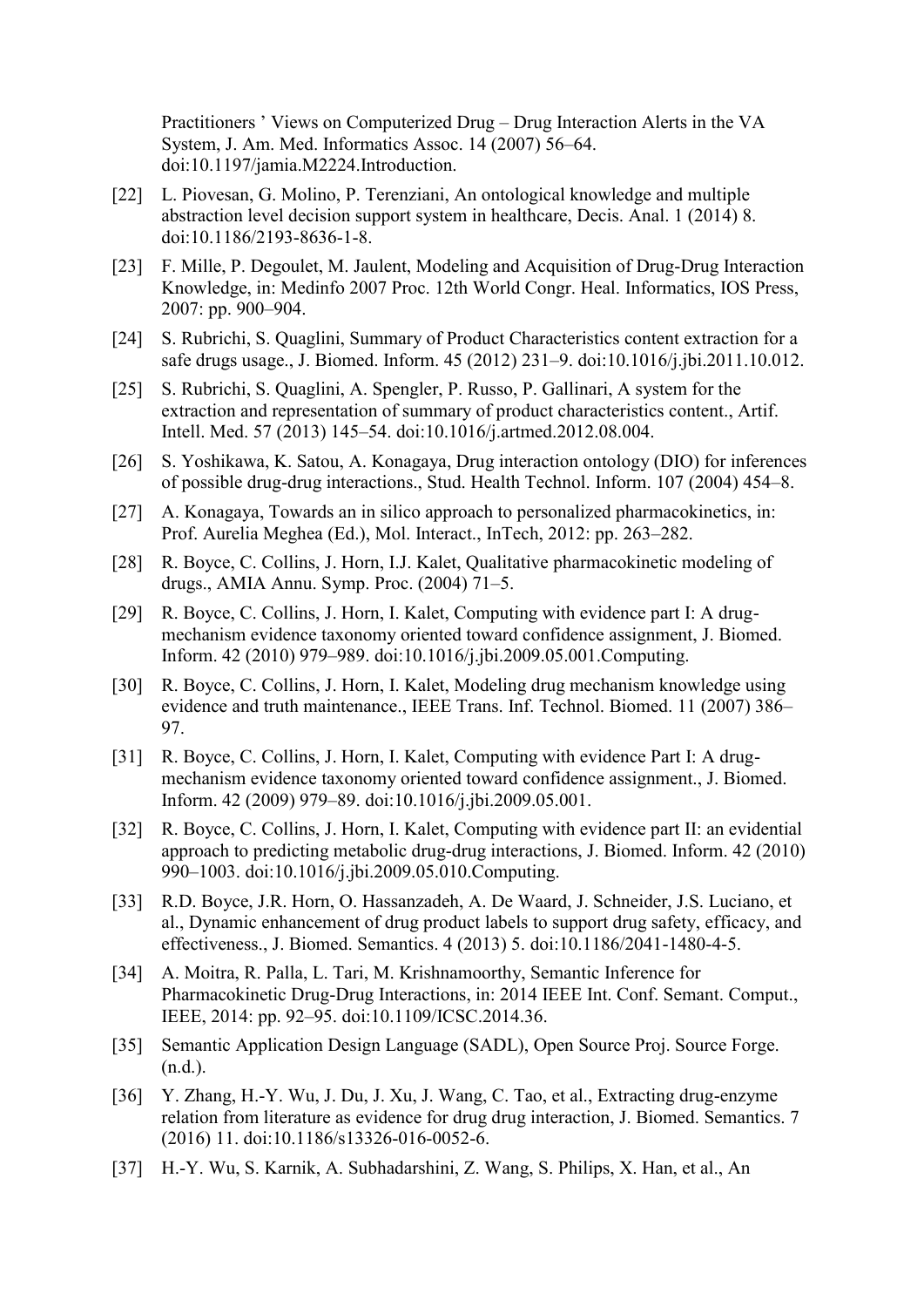integrated pharmacokinetics ontology and corpus for text mining., BMC Bioinformatics. 14 (2013) 35. doi:10.1186/1471-2105-14-35.

- [38] J. Hastings, P. de Matos, A. Dekker, M. Ennis, K. Haug, Z. Josephs, et al., Recent developments in the ChEBI ontology, in: Proc. Int. Conf. Biomed. Ontol. (ICBO), CEUR-WS, CEUR-WS, 2011: p. volume 833.
- [39] A. Coulet, M. Smaïl-Tabbone, A. Napoli, M.D. Devignes, Suggested Ontology for Pharmacogenomics ( SO-Pharm ): Modular Construction and Preliminary Testing, in: Move to Meaningful Internet Syst. 2006 OTM 2006 Work., Springer Berlin Heidelberg, 2006: pp. 648–657.
- [40] D. Van Hyfte, A. Van Der Maas, T. Tjandra-Maga, P. De Vries Robbé, A formal framework of knowledge to support rational psychoactive drug selection., Artif. Intell. Med. 22 (2001) 261–75.
- [41] C.A. Goble, A.J. Glowinski, W.A. Nowlan, A.L. Rector, A descriptive semantic formalism for medicine, in: Proc. IEEE 9th Int. Conf. Data Eng., IEEE Comput. Soc. Press, 1993: pp. 624–631. doi:10.1109/ICDE.1993.344017.
- [42] T. Imai, M. Hayakawa, K. Ohe, Development of Description Framework of Pharmacodynamics Ontology and Its Application to Possible Drug-drug Interaction Reasoning, Stud. Health Technol. Inform. 192 (2013) 567–571. doi:10.3233/978-1- 61499-289-9-567.
- [43] M. Brochhausen, J. Schneider, D. Malone, P.E. Empey, R. Hogan, R.D. Boyce, Towards a foundational representation of potential drug- drug interaction knowledge, in: Drug-Drug Interact. Knowl. Represent. Work. (DIKR). Int. Conf. Biomed. Ontol., Houston, US, 2014.
- [44] J. Schneider, M. Brochhausen, S. Rosko, P. Ciccarese, W.R. Hogan, D. Malone, et al., Formalizing knowledge and evidence about potential drug-drug interactions, in: Int. Work. Biomed. Data Mining, Model. Semant. Integr. A Promis. Approach to Solving Unmet Med. Needs (BDM2I 2015) - 14th Int. Semant. Web Conf., Bethlehem, Pennsylvania, USA, 2015.
- [45] Gene Onotlogy Consortium, The Gene Ontology (GO) project in 2006., Nucleic Acids Res. 34 (2006) D322–6. doi:10.1093/nar/gkj021.
- [46] M. Herrero-Zazo, I. Segura-Bedmar, J. Hastings, P. Martínez, DINTO: Using OWL Ontologies and SWRL Rules to Infer Drug–Drug Interactions and Their Mechanisms, J. Chem. Inf. Model. 55 (2015) 1698–1707. doi:10.1021/acs.jcim.5b00119.
- [47] M. Herrero-Zazo, I. Segura-Bedmar, J. Hastings, P. Martínez, Application of Domain Ontologies to Natural Language Processing: a Case Study for Drug-Drug Interactions, Int. J. Inf. Retr. Res. 5 (2015). doi:10.4018/IJIRR.2015070102.
- [48] Y. He, S. Sarntivijai, Y. Lin, Z. Xiang, A. Guo, S. Zhang, et al., OAE: The Ontology of Adverse Events., J. Biomed. Semantics. 5 (2014) 29. doi:10.1186/2041-1480-5-29.
- [49] V. Law, C. Knox, Y. Djoumbou, T. Jewison, A.C. Guo, Y. Liu, et al., DrugBank 4.0: shedding new light on drug metabolism., Nucleic Acids Res. 42 (2014) D1091–7. doi:10.1093/nar/gkt1068.
- [50] M. Kuhn, M. Campillos, I. Letunic, L.J. Jensen, P. Bork, A side effect resource to capture phenotypic effects of drugs, Mol. Syst. Biol. 6 (2010) 1–6. doi:10.1038/msb.2009.98.
- [51] W.R. Hogan, J. Hanna, E. Joseph, M. Brochhausen, Towards a Consistent and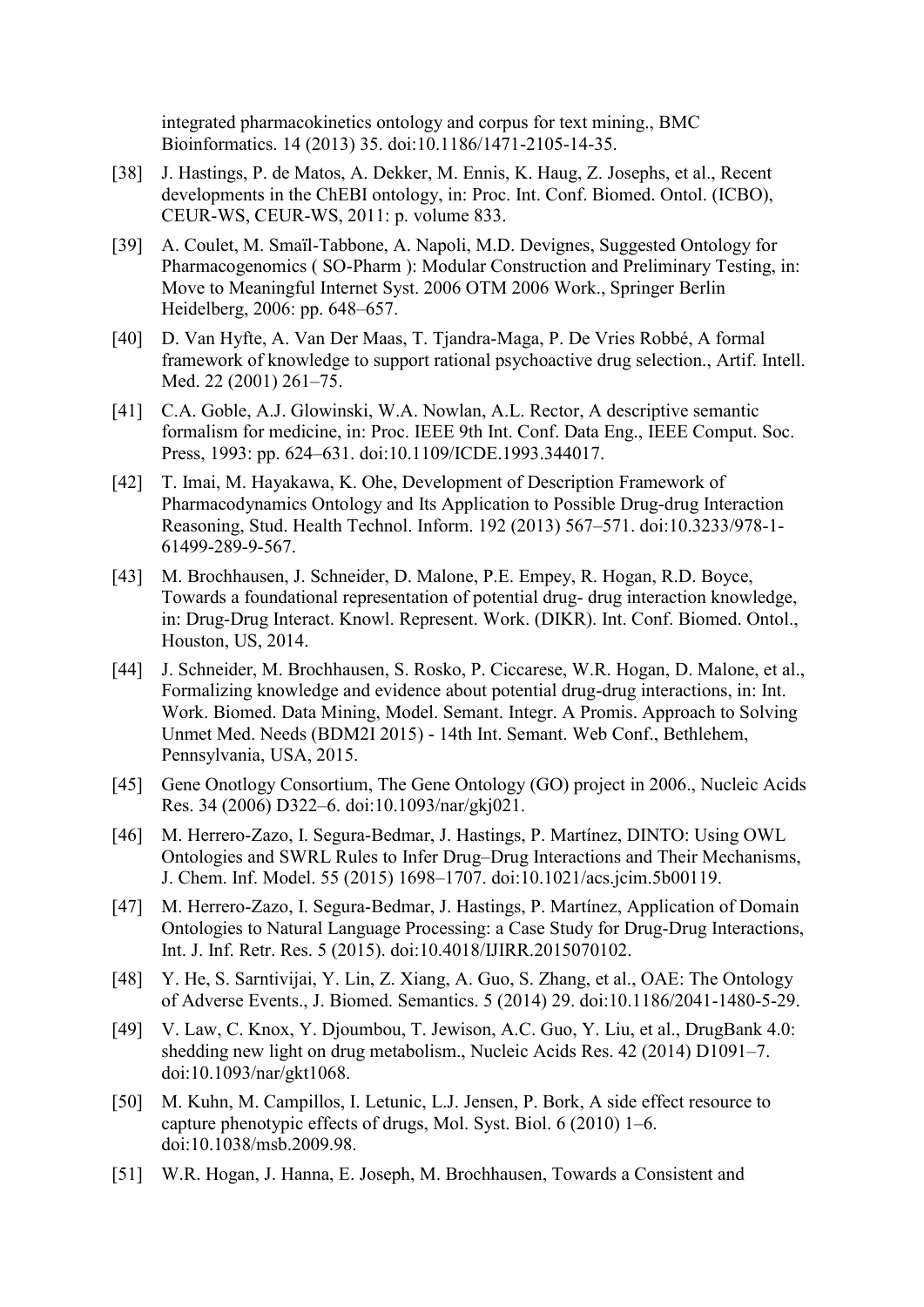Scientifically Accurate Drug Ontology, in: Int. Conf. Biomed. Ontol., 2011: pp. 1–6.

- [52] M. Lea, S.E. Rognan, R. Koristovic, T.B. Wyller, E. Molden, Severity and Management of Drug–Drug Interactions in Acute Geriatric Patients, Drugs Aging. 30 (2013) 721–727. doi:10.1007/s40266-013-0091-y.
- [53] H. Stuckenschmidt, A. Schlicht, Modular Ontologies: Concepts, Theories and Techniques for Knowledge Modularization, Springer Berlin Heidelberg, Berlin, Heidelberg, 2009. doi:10.1007/978-3-642-01907-4.
- [54] D.P. Hill, B. Smith, M.S. McAndrews-Hill, J. a Blake, Gene Ontology annotations: what they mean and where they come from., BMC Bioinformatics. 9 Suppl 5 (2008) S2. doi:10.1186/1471-2105-9-S5-S2.
- [55] R.T. Scheife, L.E. Hines, R.D. Boyce, S.P. Chung, J.D. Momper, C.D. Sommer, et al., Consensus recommendations for systematic evaluation of drug-drug interaction evidence for clinical decision support., Drug Saf. 38 (2015) 197–206. doi:10.1007/s40264-014-0262-8.
- [56] H.M. Müller, E.E. Kenny, P.W. Sternberg, Textpresso : An Ontology-Based Information Retrieval and Extraction System for Biological Literature, PLoS Biol. 2 (2004) 1984–1998. doi:10.1371/journal.pbio.0020309.
- [57] I. Segura-Bedmar, P. Martínez, M. Herrero-Zazo, SemEval-2013 Task 9 : Extraction of Drug-Drug Interactions from Biomedical Texts ( DDIExtraction 2013 ), in: Second Jt. Conf. Lex. Comput. Semant. (\*SEM), Vol. 2 Proc. Seventh Int. Work. Semant. Eval. (SemEval 2013), Atlanta, USA, 2013: pp. 341–350.
- [58] I. Segura-Bedmar, P. Martínez, M. Herrero-Zazo, Lessons learnt from the DDIExtraction-2013 Shared Task., J. Biomed. Inform. 51 (2014) 152–164. doi:10.1016/j.jbi.2014.05.007.
- [59] M. Poesio, E. Barbu, C. Giuliano, L. Romano, Supervised relation extraction for ontology learning from text based on a cognitively plausible model of relations, in: ECAI 2008 3rd Work. Ontol. Learn. Popul., 2008: pp. 1–5.
- [60] I. Segura-Bedmar, P. Martínez, Pharmacovigilance through the development of text mining and natural language processing techniques, J. Biomed. Inform. 58 (2015) 288–291. doi:10.1016/j.jbi.2015.11.001.
- [61] H. Bisgin, Z. Liu, H. Fang, X. Xu, W. Tong, Mining FDA drug labels using an unsupervised learning technique--topic modeling., BMC Bioinformatics. 12 Suppl 1 (2011) S11. doi:10.1186/1471-2105-12-S10-S11.
- [62] P. Lependu, S. V Iyer, a Bauer-Mehren, R. Harpaz, J.M. Mortensen, T. Podchiyska, et al., Pharmacovigilance Using Clinical Notes., Clin. Pharmacol. Ther. (2013) 1–9. doi:10.1038/clpt.2013.47.
- [63] R. Winnenburg, A. Sorbello, A. Ripple, R. Harpaz, J. Tonning, A. Szarfman, et al., Leveraging MEDLINE indexing for pharmacovigilance – Inherent limitations and mitigation strategies, J. Biomed. Inform. 57 (2015) 425–435. doi:10.1016/j.jbi.2015.08.022.
- [64] M. Yang, M. Kiang, W. Shang, Filtering big data from social media Building an early warning system for adverse drug reactions, J. Biomed. Inform. 54 (2015) 230– 240. doi:10.1016/j.jbi.2015.01.011.
- [65] P. Martínez, J.L. Martínez, I. Segura-Bedmar, J. Moreno-Schneider, A. Luna, R. Revert, Turning user generated health-related content into actionable knowledge